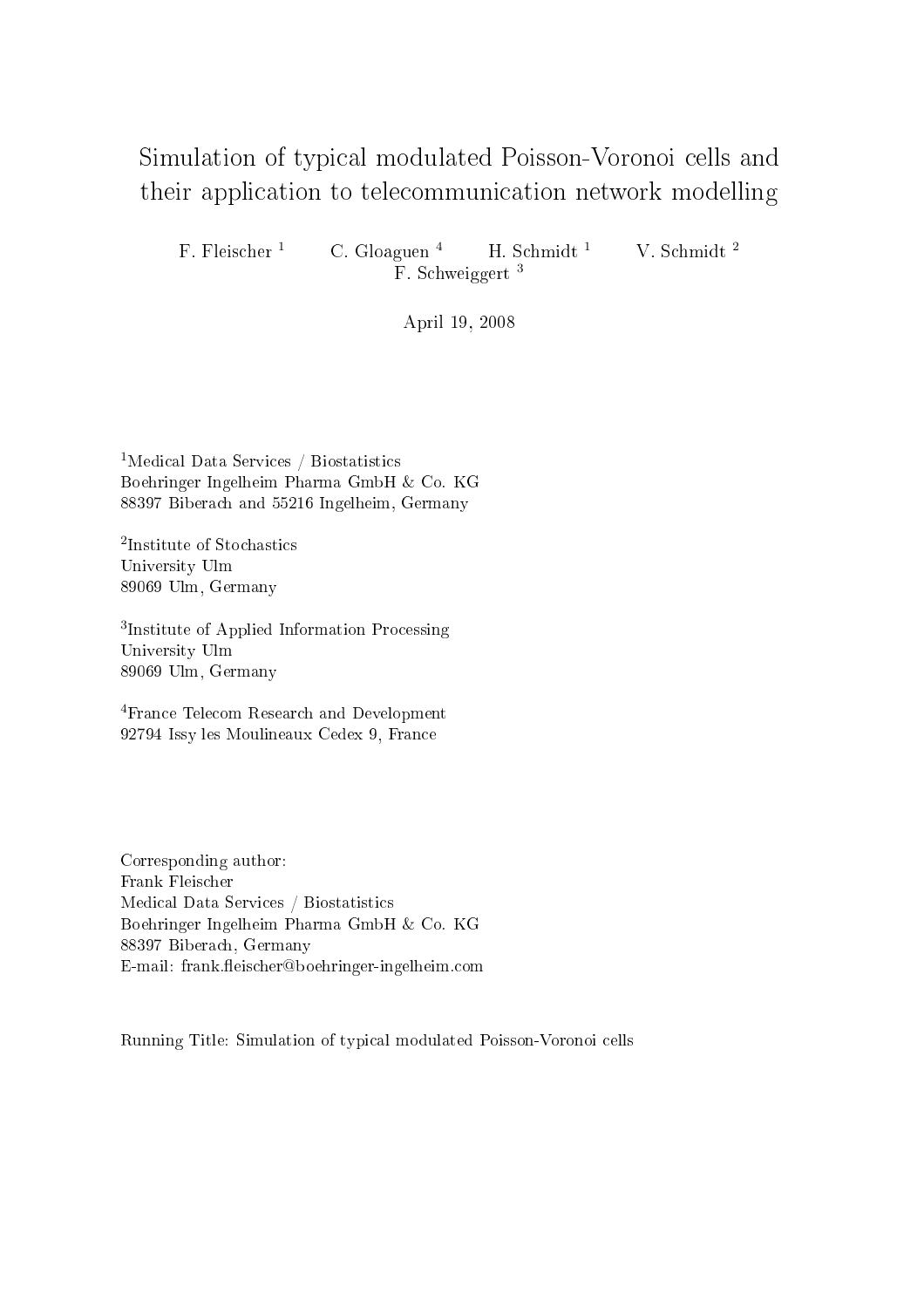We consider modulated Poisson-Voronoi tessellations, intended as models for telecommuni
ation networks on a nationwide s
ale. By introdu
ing an algorithm for the simulation of the typical cell of the latter tessellation, we lay the mathematical foundation for such a global analysis. A modulated Poisson-Voronoi tessellation has an intensity whi
h is spatially variable and, hence, is able to provide a broad spectrum of model scenarios. Nevertheless, the onsidered tessellation model is stationary and we onsider the ase where the modulation is generated by a Boolean germ-grain model with circular grains. These circular grains may either have a deterministic or random but bounded radius. Furthermore, based on the introduced simulation algorithm for the typical cell and on Neveu's ex
hange formula for Palm probability measures, we show how to estimate the mean distan
e from a randomly hosen lo
ation to its nearest Voronoi ell nu
leus. The latter distance is interpreted as an important basic cost characteristic in telecommuniation networks, espe
ially for the omputation of more sophisti
ated fun
tionals later on. Said lo
ation is hosen at random among the points of another modulated Poisson pro
ess where the modulation is generated by the same Boolean model as for the nu clei. The case of a completely random placement for the considered location is thereby included as a special case. The estimation of the cost functional is performed in a way such that a simulation of the location placement is not necessary. Test methods for the correctness of the algorithm based on tests for random software are briefly discussed. Numerical examples are provided for characteristics of the typical cell as well as for the cost functional. We conclude with some remarks about extensions and modifications of the model regarded in this paper, like modulated Poisson-Delaunay tessellations. Keywords : STOCHASTIC GEOMETRY, TELECOMMUNICATION NETWORK MODELLING, Neveu's ex
hange formula, Voronoi tessellation, Boolean model

#### **Introduction**  $\mathbf 1$

During the last years spatial sto
hasti modelling of tele
ommuni
ation networks has be
ome an established alternative to more traditional e
onomi approa
hes for ost measurement and strategic planning of telecommunication networks. While the geometric structure of such a model allows a more realistic view to location dependent network characteristics than conventional models, the random setting can reflect the network variability in time and space.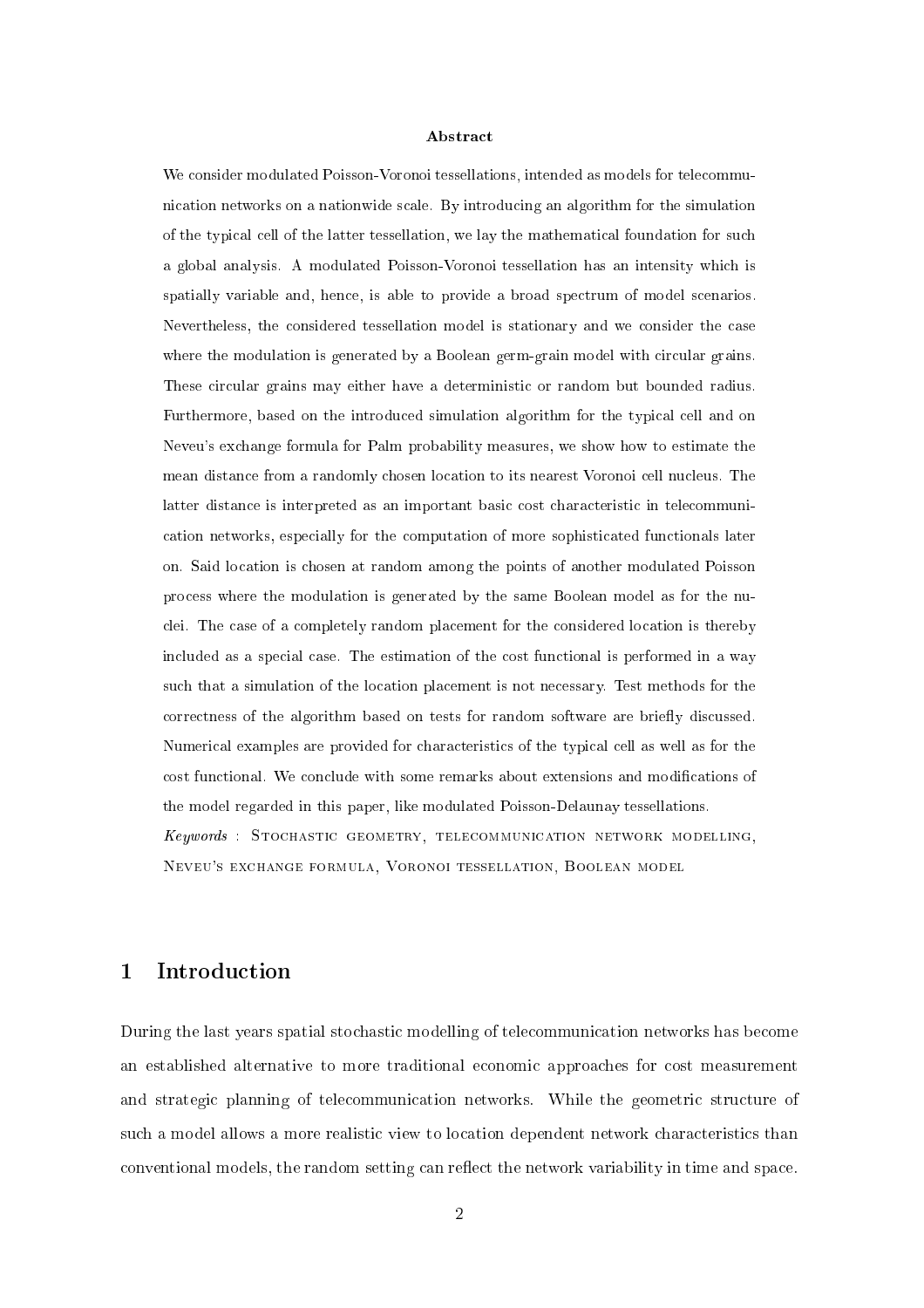

Figure 1: Urban and rural locations of real network devices in a region of France

Among the examples where stochastic-geometric models have been considered recently are mobile tele
ommuni
ation systems, multiast networks and swit
hing networks all based on tools from stochastic geometry like modulated Poisson-Voronoi tessellations (see Błaszczyszyn and Schott<sup>[7]</sup>, [8]), Poisson–Voronoi aggregated tessellations (see Bacelli, Klein, Lebourges and Zuyev[3] and Thoumat
henko and Zuyev[19]), superpositions of Poisson-Voronoi tessellations (see Bacelli, Gloaguen and Zuyev<sup>[2]</sup>), spanning trees (see Bacelli, Kofman and Rougier<sup>[5]</sup> and Bacelli and Zuyev<sup>[6]</sup>), and coverage processes (see Bacelli and Błaszczyszyn<sup>[1]</sup>). The substitute a woodloot — the second (society) is if any contempory of a particle contempory is a random-geometric approach to model networks with an explicit description of the underlying road system.

However, a key issue in modelling communication networks, especially from a global perspective, is the consideration of instationarities, in particular with respect to the underlying geometry of the network. If we regard Figure 1 for example, we observe that the displayed network devi
es of two regions in Fran
e are s
attered spatially with a varying intensity. More pre
isely the devi
es are s
attered denser in urban areas than in the rural lands
ape, due to the fa
t that subs
ribers are lo
ated mu
h denser in metropolitan regions; f. Figure 1 (a). In ontrast, Figure 1 (b) shows a se
ond s
enario where network devi
es of an agglomeration of different metropolitan regions overlap and thus are scattered with varying density.

While the infrastructure along which some network devices are placed can be modelled by nationwide versions of the SSLM, there remains the crucial part to have at hand a flexible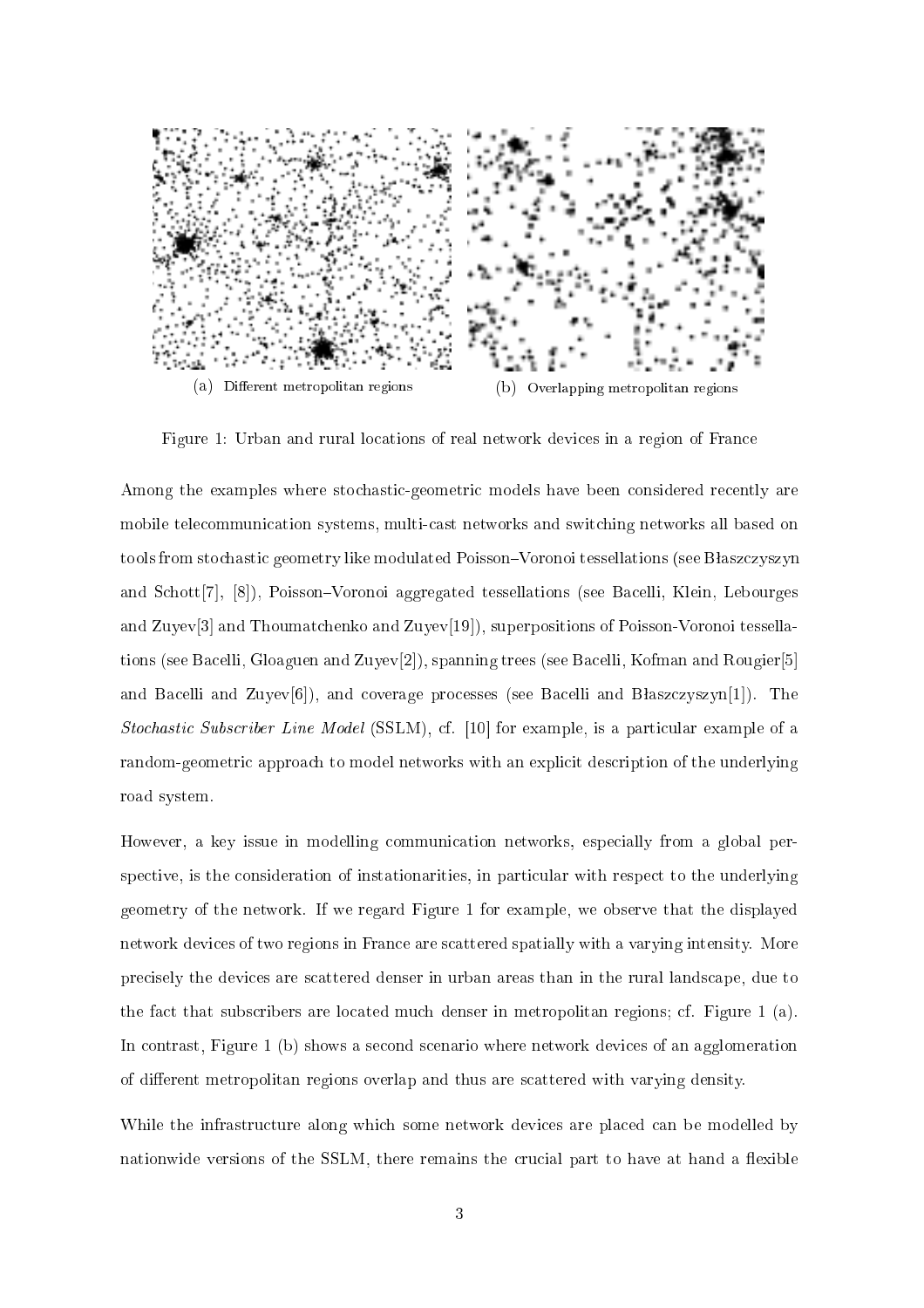model for the geometry layer, i.e. a model that is able to appropriately display the spatial structure of the network geometry. Accurate estimations of the characteristics of the service zones associated to the network devices could then be easily obtained and used as components of cost or traffic models. Adopting classical stationary approaches is often too naive since spatial fluctuations are completely ignored. Truly instationary approaches like nonstationary Poissonian models with parametric intensity shapes can be used to obtain interesting results in the shape of integral formulations. But such approaches are limited and will quickly become complicated when closeness or overlapping of dense areas are to be taken into account. A possible way out of this dilemma is offered by a general framework including stationary ases that provide good approximations for instationary ones. Su
h a framework is, for example, given by modulated Poisson-Voronoi tessellations (see Figure 2) that, although being stationary models, are able to reflect instationary scenarios quite well. Hence, our proposed model an address real situations of nationwide networks as in Figure 1 (a) or ases of overlapping dense areas like in Figure 1 (b).

In this paper we analyze a special case of modulated Poisson-Voronoi tessellations where the modulation is generated by a Boolean germ-grain model with circular grains. Such a model an, for example, be used to model population densities or densities of network devi
es on nationwide scales. It is able to cover a wide variety of different scenarios due to the fact that the underlying point process is very flexible. The possible randomness of the radius of the grains allows to mimi the observed features of the towns lying in a given area and thus to achieve a proper analysis of a given region. Especially we are interested in the characteristics of so-called typical cells of these tessellations. In the stationary case, the typical cell can be regarded as a cell that is chosen at random out of the pool of all cells available. For ergodic tessellation models this means that we can study characteristics of the typi
al ell instead of averaging over very large sampling windows sin
e the analysis of large sampling windows has some grave practical disadvantages like memory and runtime problems as well as problems occurring from edge-effects. Characteristics we are exploring in this ontext are area, perimeter and number of verti
es of the typi
al ell, where one should notice that all these characteristics are random variables in this setting. Apart from that, natural characteristics of interest are basic cost functionals like the mean distance from a randomly chosen location within the cell to its corresponding cell nucleus (centre).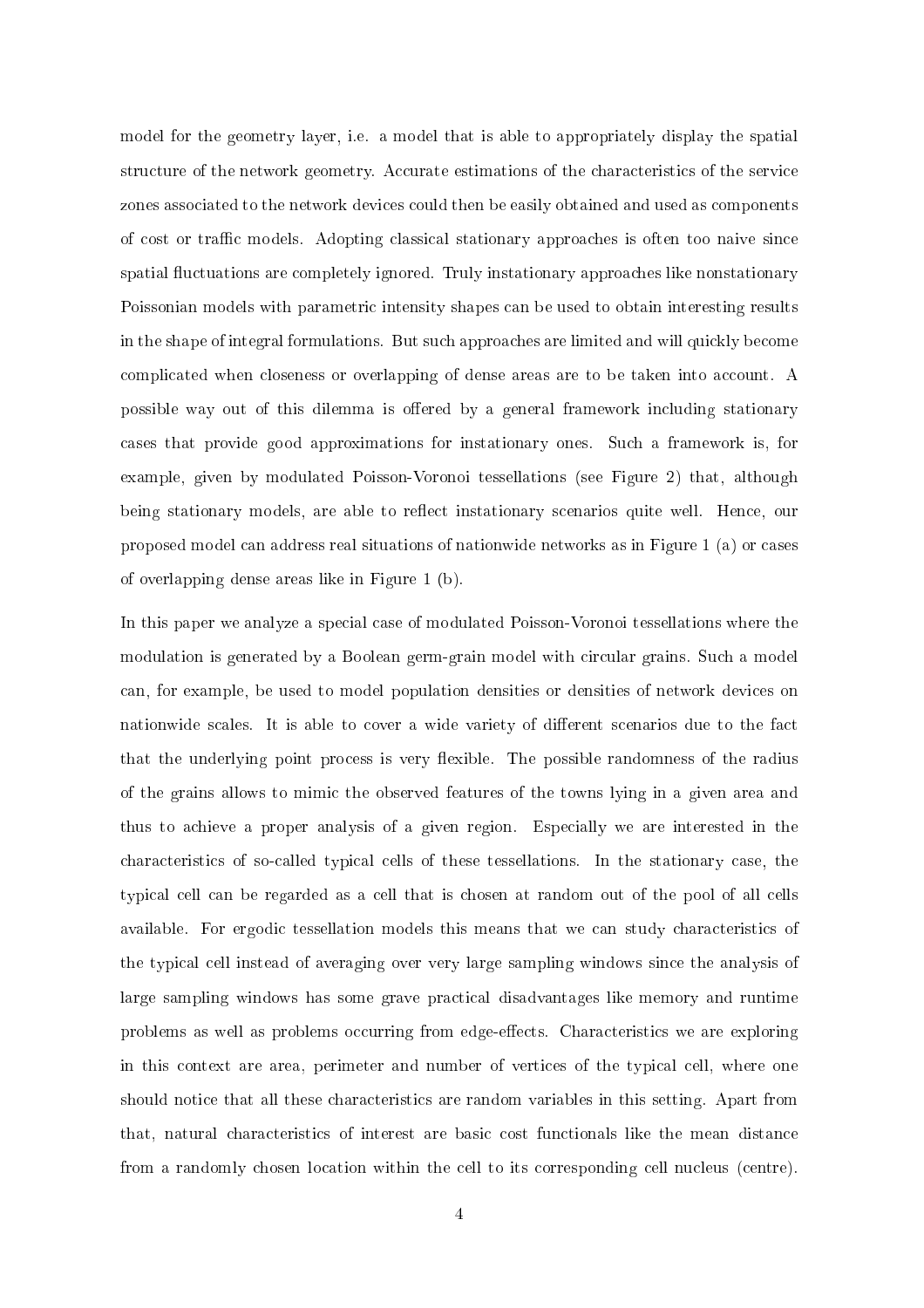Su
h an easy-to-handle ost fun
tional often serves as a surrogate for more sophisti
ated cost functionals used in practice like the subscriber line length. All these characteristics are useful tools in the cost analysis of telecommunication networks. In particular they serve as components for more sophisticated functionals which can be obtained by combing these basic functionals. Notice that often not only first moments (means) are of interest but also second or even higher moments in order to allow for an efficient risk analysis, for example. It is also important to notice that by looking at the functionals of the typical cell automatically functionals for the model on a global view are obtained due to ergodicity. This means that e.g. by estimating the mean area of the typical cell, the mean area for the cells in a (very large) region is estimated.

After an introdu
tion of the model of stationary modulated Poisson-Voronoi tessellations and the notion of its typical cell (Section 2), in Section 3 a simulation algorithm for the typical cell of modulated Poisson-Voronoi tessellations is given that is based on Palm calculus. Modifications for random radii of the circular grains of the underlying Boolean model are also discussed. In Section 4 the functional representing the mean distance from a random location to the orresponding ell nu
leus is introdu
ed and it is shown via usage of Neveu's ex
hange formula for Palm probability measures how to estimate the cost functional by simulating the typical cell of the modulated Poisson-Voronoi tessellation. Afterwards in Section 5 numerical examples are provided, dealing with some special cases like the Swiss-cheese model introduced in Se
tion 2.2.

Additionally, possibilities for statisti
al software testing of an implementation of the introduced algorithm are discussed here. Finally in Section 6 an outlook to possible extensions and to other modulated Poisson-type models is provided.

All implementations that have been done for the omputation and the simulation of the typi
al ell of modulated Poisson-Voronoi tessellations and the orresponding ost fun
tionals are integrated in the GeoStoch library. This JAVA-based library was developed by the Departments of Stochastics and Applied Information Processing of the University of Ulm in order to offer software tools designed for the analysis of spatial data with methods from stochastic geometry; see Mayer, Schmidt and Schweiggert[15] and http://www.geostoch.de.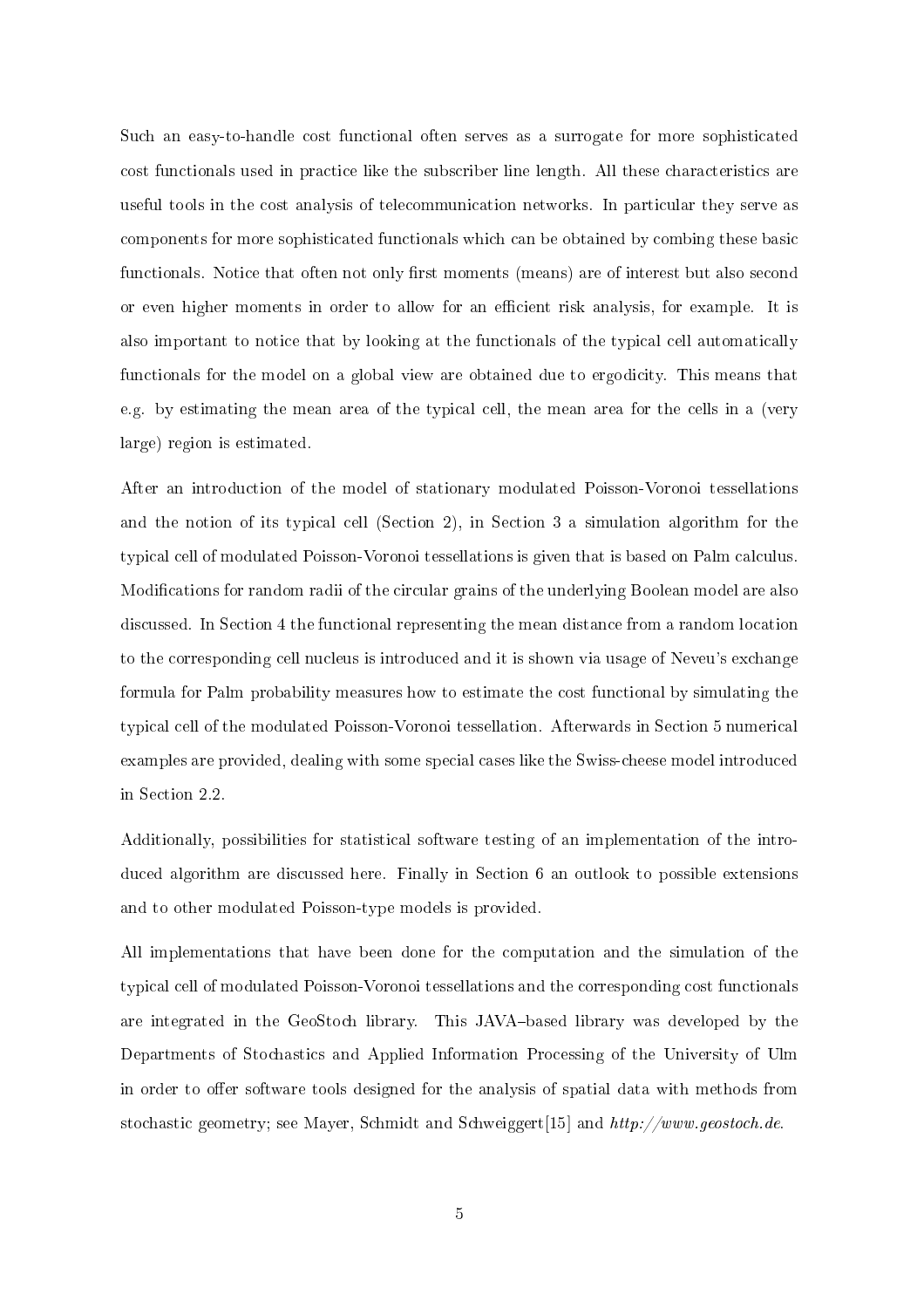

Figure 2: Realization of a modulated Poisson-Voronoi tessellations

# 2 Stationary modulated Poisson-Voronoi tessellations and their typical cells

This se
tion introdu
es the mathemati
al model of a stationary modulated Poisson-Voronoi tessellation that is generated by a Boolean germ-grain model. For further details see appendices A.1-A.5. After the discussion of some special cases for such modulated Poisson-Voronoi tesssellations, a Palm representation for the orresponding typi
al ell is provided that is used in Se
tion 3 to derive a simulation algorithm.

#### 2.1 Stationary modulated Poisson-Voronoi tessellations

In the following let  $\Psi = \bigcup_{n \geq 1} (Y_n + M_n)$  be a Boolean germ-grain model (see (A.12)) where  ${Y_n}$  is a stationary Poisson point process with intensity  $\beta > 0$  and where the  $M_n$  are circular grains with a fixed radius r. In Figure 3 realizations of  ${Y_n}$  and  $\Psi$  are displayed. Furthermore let  $X = \{X_n\}_{n \geq 1}$  be a planar doubly-stochastic Poisson point process (also called Cox point process; see  $(A.4)$ ) that has a random driving measure  $\Lambda$  generated by  $\Psi$  which is defined as

$$
\Lambda(dx) = \begin{cases} \lambda_1 dx & \text{if } x \in \Psi, \\ \lambda_2 dx & \text{if } x \notin \Psi, \end{cases}
$$
\n(2.1)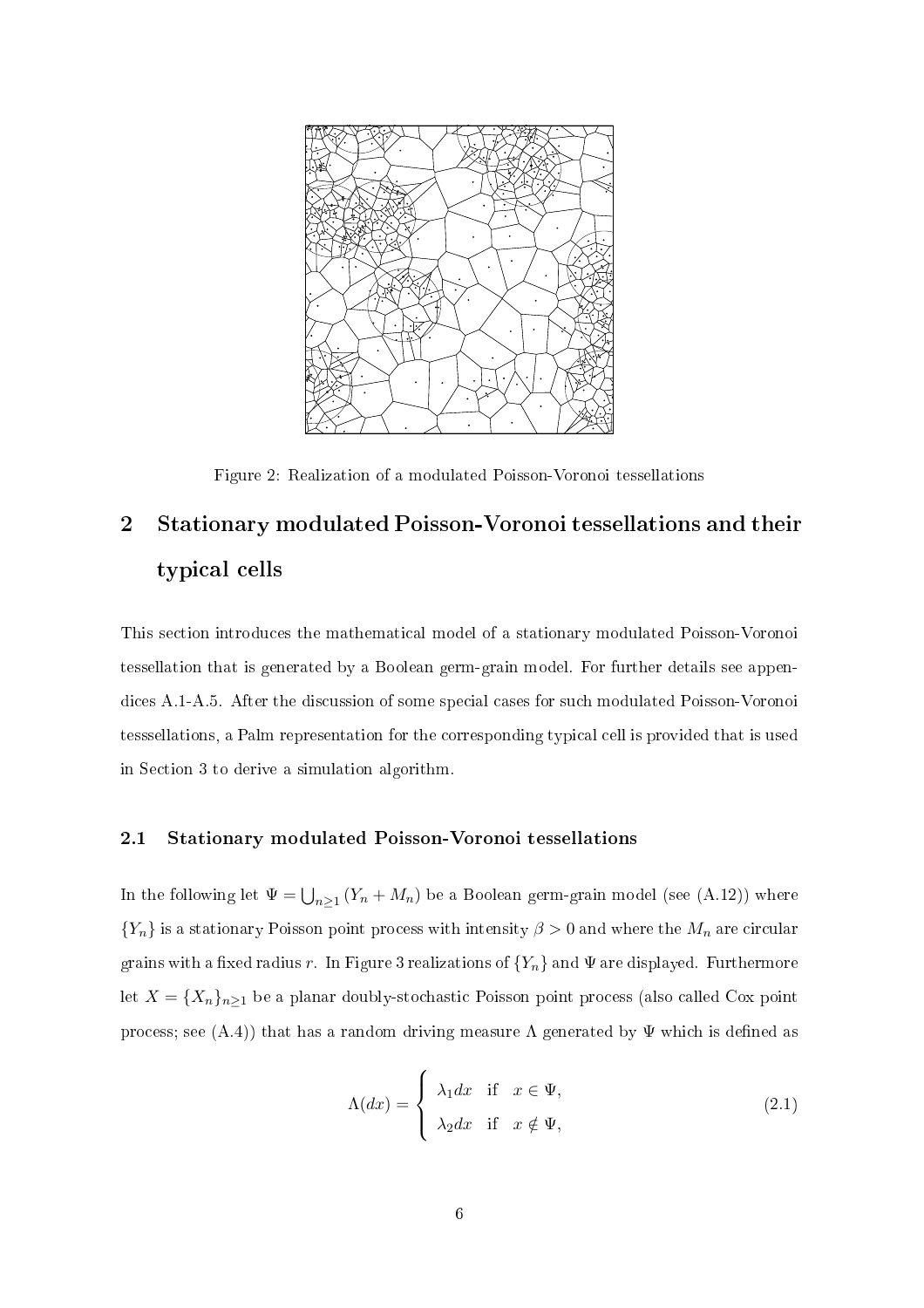

Figure 3: Boolean germ-grain model

where  $0 \leq \lambda_1, \lambda_2 < \infty$  and  $\max{\{\lambda_1, \lambda_2\}} > 0$ . Then the Voronoi tessellation  $\tau_X$  induced by the Cox point process X is called a modulated Poisson-Voronoi tessellation (see  $(A.14)$ ). Analoguously, X is referred to as a modulated Poisson process. We often call  $\Psi$  the Boolean model corresponding to X and  $\tau_X$ . In Figure 2 a realization of a modulated Poisson-Voronoi tessellation is displayed.

Due to the stationarity of  $\Psi$  and the definition of  $\Lambda$  given in (2.1), it is obvious that both X and  $\tau_X$  are stationary. Also, since the Boolean model  $\Psi$  is an ergodic random closed set, both processes  $X$  and  $\tau_X$  are ergodic.

The intensity  $\lambda$  of the modulated Poisson process X can be computed as

$$
\lambda = \frac{\mathbb{E}X(B)}{|B|} = p\lambda_1 + (1 - p)\lambda_2,\tag{2.2}
$$

where  $p = \mathbb{P}(o \in \Psi)$  denotes the coverage probability of the (stationary) Boolean model  $\Psi$ ,  $X(B) = \#\{n : X_n \in B\}$ , and  $B \in \mathcal{B}(\mathbb{R}^2)$  is an arbitrary Borel set with positive and finite Lebesgue measure  $|B|$ .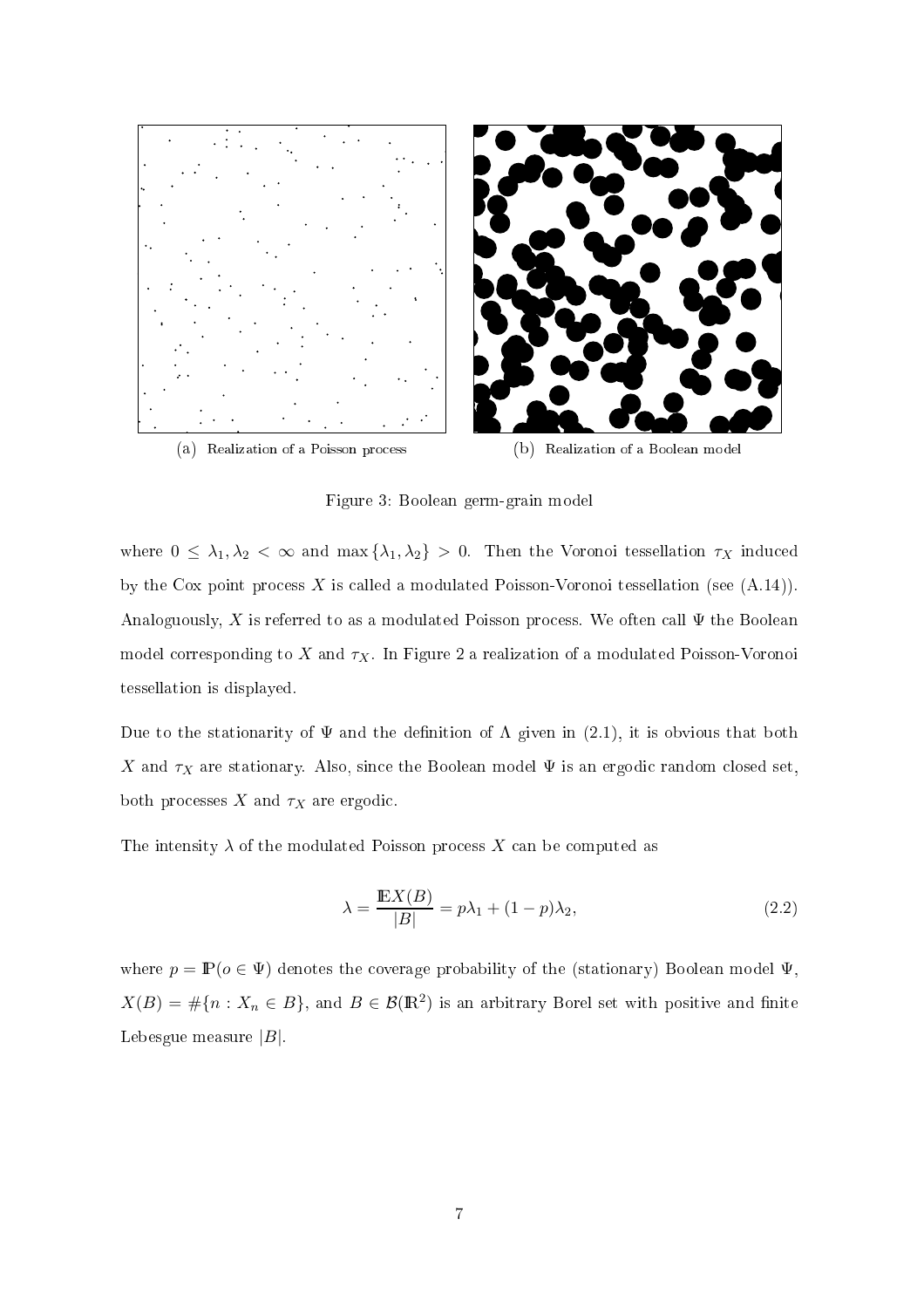

Figure 4: Special cases of modulated Poisson-Voronoi tessellations

#### 2.2 Spe
ial ases of modulated Poisson-Voronoi tessellations

The modulated Poisson-Voronoi tessellation introdu
ed in Se
tion 2.1 overs a wide variety of different models due to the fact that the underlying point process is very variable. The basic case is the ordinary stationary Poisson-Voronoi tessellation (PVT), where  $\lambda_1 = \lambda_2$ (Figure 4a). Notice that for this case the Poisson point process  $X$  becomes independent from the Boolean model  $\Psi$ . Another interesting special case is the swiss-cheese model, where  $\lambda_1 = 0$  (Figure 4b). This model might be of interest first of all as a limiting case. Secondly there exist ases when there are 'forbidden zones' e.g. for antennas in densely populated regions. We will regard a numerical example for the swiss-cheese model type in Section 5.2 since interesting effects can be observed there. A further special case that is interesting for applications is the inner-city model, where  $\lambda_2 = 0$  (Figure 4c). The underlying point process  $X$  in such a case should not be confused with so-called Matern-cluster processes since the intensity at a location covered by  $\Psi$  is given as the constant value  $\lambda_1$  no matter how many circles of  $\Psi$  are covering a specific location.

#### 2.3 Representation of the typical cell

Using Palm calculus (see Sections A.3 and A.5), the typical cell of the modulated Poisson-Voronoi tessellation  $\tau_X$  can be described as follows. Let the modulated Poisson process X of nuclei have random driving measure  $\Lambda$  given in (2.1) and let  $\Psi$  be the corresponding Boolean model. Let  $Q^*$  denote the Palm distribution of the stationary random measure  $\Lambda$  (see for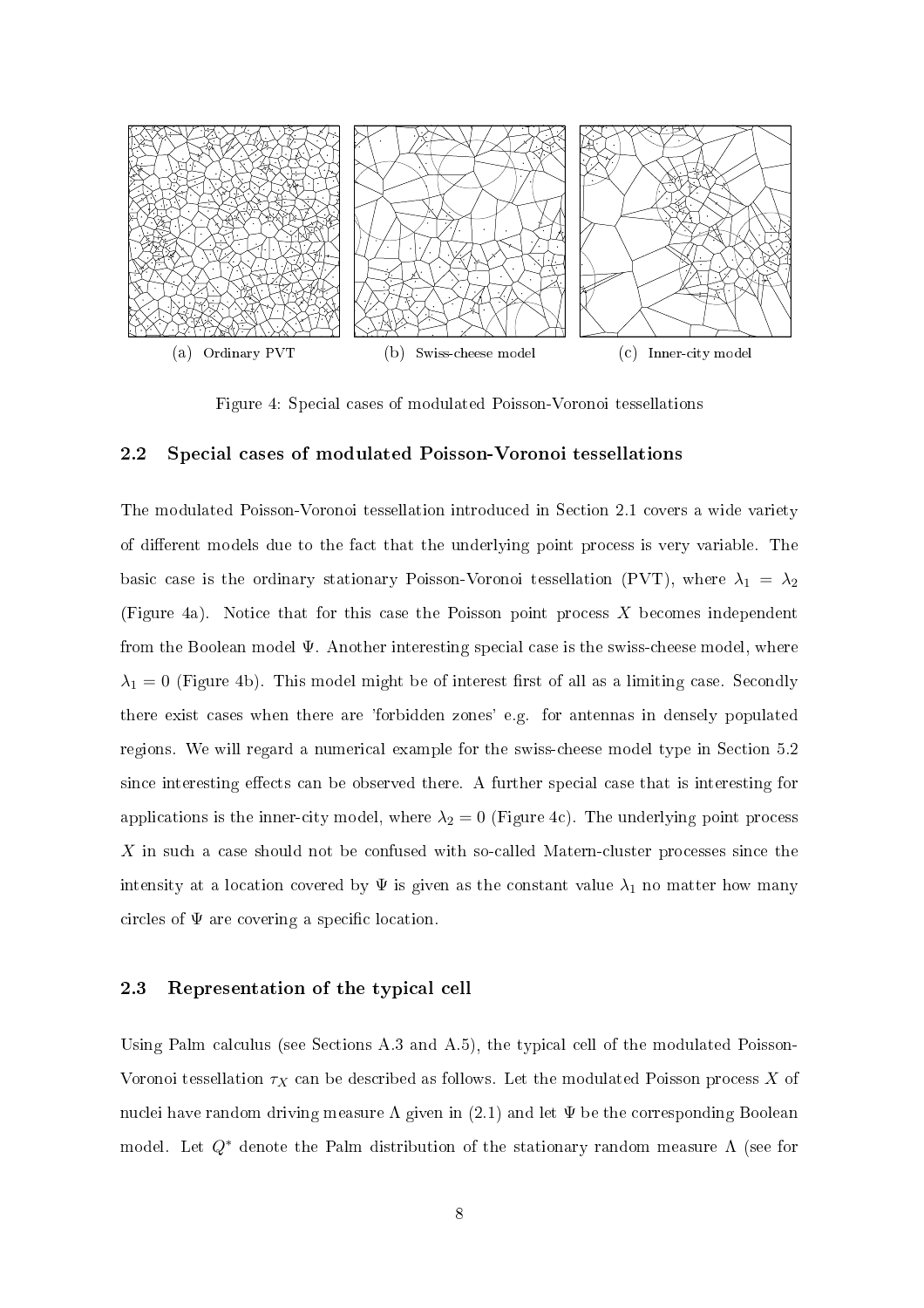example Stoyan, Kendall and Mecke<sup>[18]</sup>, p. 229) and let  $X^*$  be a Cox point process with random driving measure  $\Lambda^*$  having the distribution  $Q^*$ , where

$$
Q^*(\cdot) = \frac{\lambda_1}{\lambda} \mathbb{P}(\Lambda \in \cdot, o \in \Psi) + \frac{\lambda_2}{\lambda} \mathbb{P}(\Lambda \in \cdot, o \notin \Psi). \tag{2.3}
$$

Then, under its Palm probability measure  $\mathbb{P}_{X}^{*}$  (see (A.10)), the Cox point process X has the same distribution as  $\delta_o + X^*$  has under the original probability measure **P**, i.e.,

$$
\mathbb{P}_X^*(X \in \cdot) = \mathbb{P}(\delta_o + X^* \in \cdot),\tag{2.4}
$$

where  $\delta_{o}$  is the (deterministic) point process that consists solely of one single point at the origin  $o$ . Thus, the typical cell of  $\tau_X$  has the same distribution as the Voronoi cell with nucleus at *o* which is induced by the point process  $\delta_o + X^*$ . Notice that the Palm distribution  $Q^*$ given in (2.3) an be written as

$$
Q^*(\cdot) = p_c \mathbb{P}(\Lambda \in \cdot \mid o \in \Psi) + (1 - p_c) \mathbb{P}(\Lambda \in \cdot \mid o \notin \Psi), \tag{2.5}
$$

where

$$
p_c = \frac{p\lambda_1}{\lambda} \tag{2.6}
$$

is the conditional coverage probability  $p_c = \mathbb{P}_X^*(o \in \Psi)$  of the origin  $o$  by the Boolean model  $\Psi$  under the Palm probability measure  $\mathbb{P}^*_X$ , i.e., conditional to the event that  $o$  belongs to the point process X, whereas  $p = \mathbb{P}(o \in \Psi)$  represents the (unconditional) coverage probability of o by  $\Psi$  and  $\lambda$  is the intensity of X. By (2.5) it becomes clear that the Cox point process  $X^*$  is a mixture of two Cox point processes with random driving measure whose conditional distributions are given by  $\mathbb{P}(\Lambda \in \cdot \mid o \in \Psi)$  and  $\mathbb{P}(\Lambda \in \cdot \mid o \notin \Psi)$ , respectively.

### 3 Simulation algorithm

In this section we introduce a simulation algorithm for the typical cell of modulated Poisson-Voronoi tessellations that are generated by the Boolean model with circular grains having fixed radius  $r > 0$ . This algorithm is based on the Palm representation of the typical cell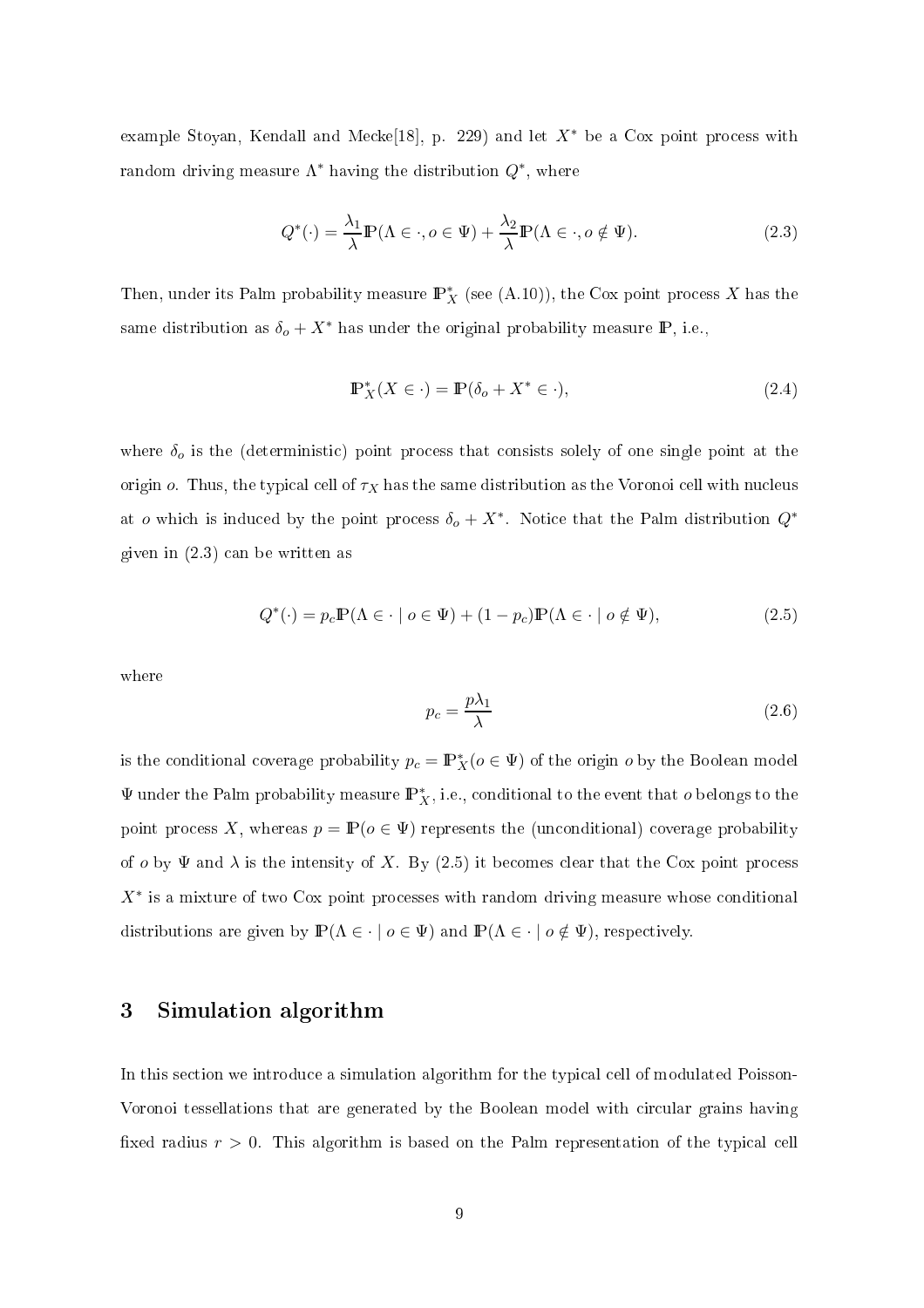derived in Section 2.3. Finally, in Section 3.5, the case of random radii is also considered.

#### 3.1 Radial simulation of Poisson point pro
esses

The simulation algorithm used later on utilizes radial simulation of Poisson processes in  $\mathbb{R}^2,$ where radial in this context means that the simulated points have an increasing distance to the origin. For a more general des
ription of radial generation of Poisson pro
esses see Quine and Watson[16]. Recall that a point  $x = (x_1, x_2) \in \mathbb{R}^2$  can be represented in polar coordinates as  $x = (r, z)$ , where  $x_1 = r \cos z$  and  $x_2 = r \sin z$ . Consider a sequence of random variables  $\{R_i\}_{i\geq 1}$  with  $R_0 < R_1 < ...$  such that  $\{R_i\}$  is a (linear) stationary Poisson point process in  $(0, \infty)$  with parameter  $\gamma$ . Furthermore, consider another sequence  $\{Z_i\}$  of independent and  $U(0, 2\pi]$ -distributed random variables, which is independent of  $\{R_i\}$ . Then the sequence  $\{((R_i/\pi)^{1/2}, Z_i)\}$  is a (two-dimensional) stationary Poisson point process in  $\mathbb{R}^2$ with (planar) intensity  $\gamma$ .

In practice this means that a stationary Poisson point process in  $\mathbb{R}^2$  can be generated radially by simulating independent random variables  $T_j \sim Exp(\gamma)$ , and  $V_i \sim U(0, 2\pi)$  and by putting

$$
R_i = \sum_{j=0}^{i} \log T_j, \qquad i \ge 1 \tag{3.7}
$$

and

$$
Z_i = V_i, \qquad i \ge 1. \tag{3.8}
$$

#### 3.2 Conditional simulation of modulated Poisson pro
esses

Equations  $(2.3)-(2.6)$  provide a theoretical basis for the simulation of the typical cell of the modulated Poisson-Voronoi tessellation  $\tau_X$  that corresponds to the modulated Poisson process X. Recall that the typical cell of  $\tau_X$  has the same distribution as the Voronoi cell with nucleus at *o* which is induced by the point process  $\delta_o + X^*$  given in (2.4). Hence the modulated Poisson process  $X^* = \{X_n^*\}_{n\geq 1}$  has to be simulated, whose random driving measure has distribution  $Q^*$  given in (2.5). Note that due to (2.5) a simulation of  $X^*$  requires a simulation of the Boolean model  $\Psi^*$ , conditional to the events that the origin is covered by  $\Psi$  or not. In other words  $\Psi^*$  has to be simulated conditional to the event that  $o \in X$ . The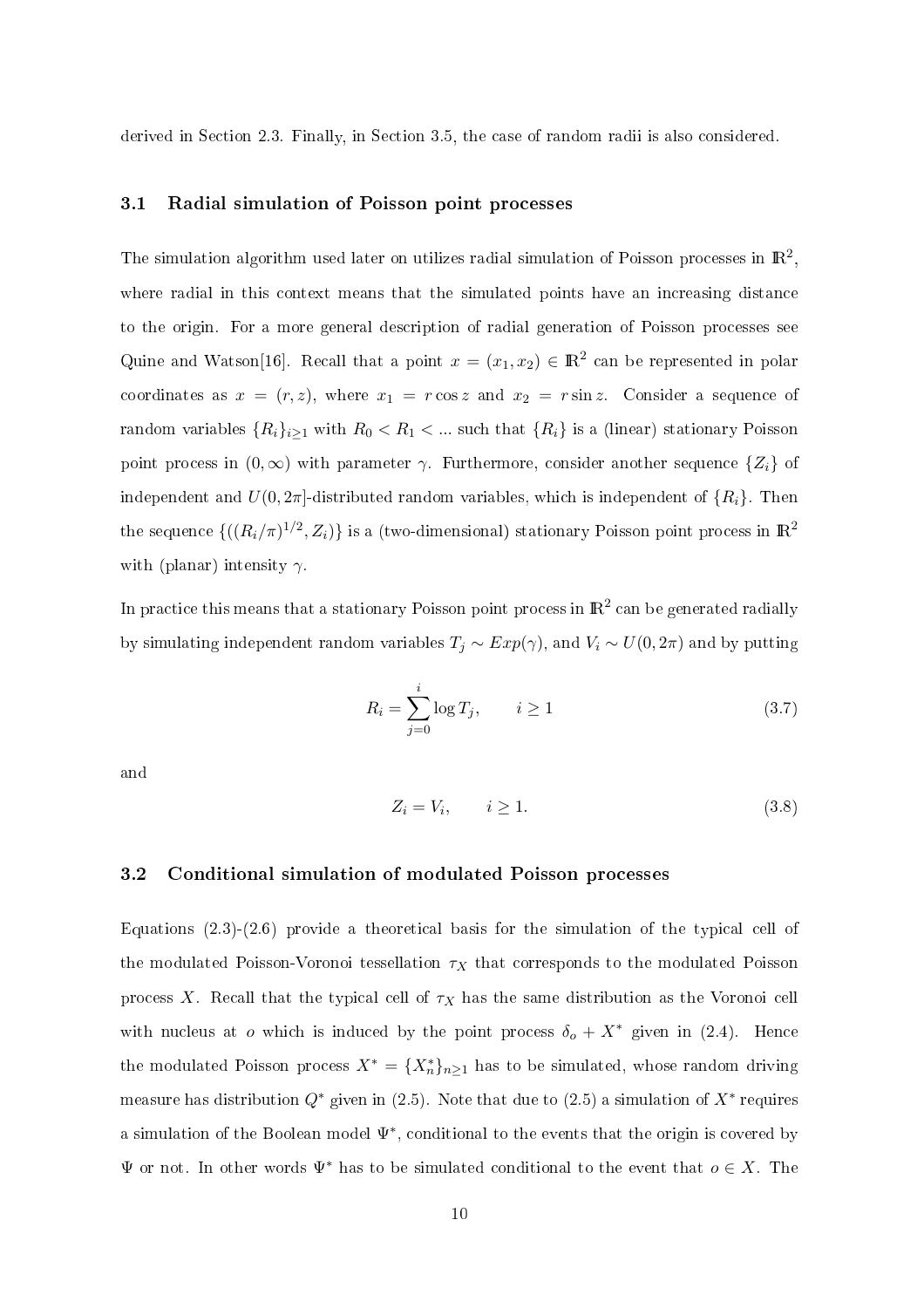simulation of  $X^*$  and  $\Psi^*$  is performed radially, i.e., with increasing distance to the origin, and in an alternating fashion between the points of  $X^*$  and the germs of  $\Psi^*$ . As an initial step a point  $X_0^*$  is placed in the origin (Figure 5a), thereby representing the (degenerate) point process  $\delta_o$  in (2.4). Then, it is determined by a Bernoulli experiment with success probability  $p_c$  given in (2.6) if  $X_0^* = o$  is covered by  $\Psi$  or not. If  $o \in \Psi$  then the distance of  $Y_1^*$ , the germ of  $\Psi^*$  which is nearest to  $X_0^*$ , to the origin has to be less than or equal to r, otherwise, i.e., if  $o \notin \Psi$  it has to be bigger than r. Therefore the distance of the first germ  $Y_1^*$  to the origin has to be simulated conditional to  $o \in \Psi$  or  $o \notin \Psi$ , respectively (Figure 5b). In practice this means that a proposal distance  $R_1$  of the first germ  $Y_1^*$  to the origin is generated according to (3.7) with  $\gamma = \beta$ , where  $\beta$  represents the intensity of the germs as defined in Section 2.1. This proposal distance is accepted or rejected based on  $R_1 \leq r$  or  $R_1 > r$ , respectively. In case of a rejection another proposal distance  $R_1$  of  $Y_1^*$  to the origin is generated. Afterwards further points  $X_i = (R_i, Z_i)$  are simulated radially according to  $(3.7)$ and (3.8) with intensity  $\gamma = \max\{\lambda_1, \lambda_2\}$ . For each such point it is checked whether it is covered by  $\Psi^*$  or not (Figure 5c). This check is performed by simulating further germs  $Y^*_j$ of  $\Psi^*$  until either the distance of a germ to  $X_i$  becomes smaller than or equal to r or if the distance of  $Y_j^*$  to the origin becomes greater than  $|X_i| + r$ , where  $|X_i|$  denotes the distance of  $X_i$  to the origin. In the first case  $X_i$  is covered by  $\Psi^*$ , in the second, it is clear that it is not covered. Notice that it is important to retain all germs simulated for further checks, e.g., of the point  $X_{i+1}$ . After we have checked whether  $X_i$  is covered by the conditional Boolean model  $\Psi^*$  or not, in one of the two cases a thinning procedure has to be performed. So, if without loss of generality  $\lambda_1 < \lambda_2$  and  $X_i \in \Psi^*$  then the probability of discarding  $X_i$  is given by  $1 - \lambda_1/\lambda_2$ . Once more it is important to retain the distance of  $X_i$  to the origin as a starting value for the simulation of  $X_{i+1}$ , even if  $X_i$  is discarded in the thinning pro
edure in order to obtain orre
t results. Altogether, this method leads to a simulation of  $X^* = \{X_n^*\}_{n\geq 1}$  by an alternating simulation of a stationary Poisson point process  $X_{\text{max}}$ with intensity  $\gamma = \max\{\lambda_1, \lambda_2\}$  and a conditional Boolean model  $\Psi^*$  and by applying the thinning pro
edure des
ribed above (Figure 5d). Noti
e that un
onditional simulation of a (stationary) modulated Poisson pro
ess in the plane an be performed in a similar way by an alternating radial simulation of  $X_{\text{max}}$  and the (unconditional) Boolean model  $\Psi$ .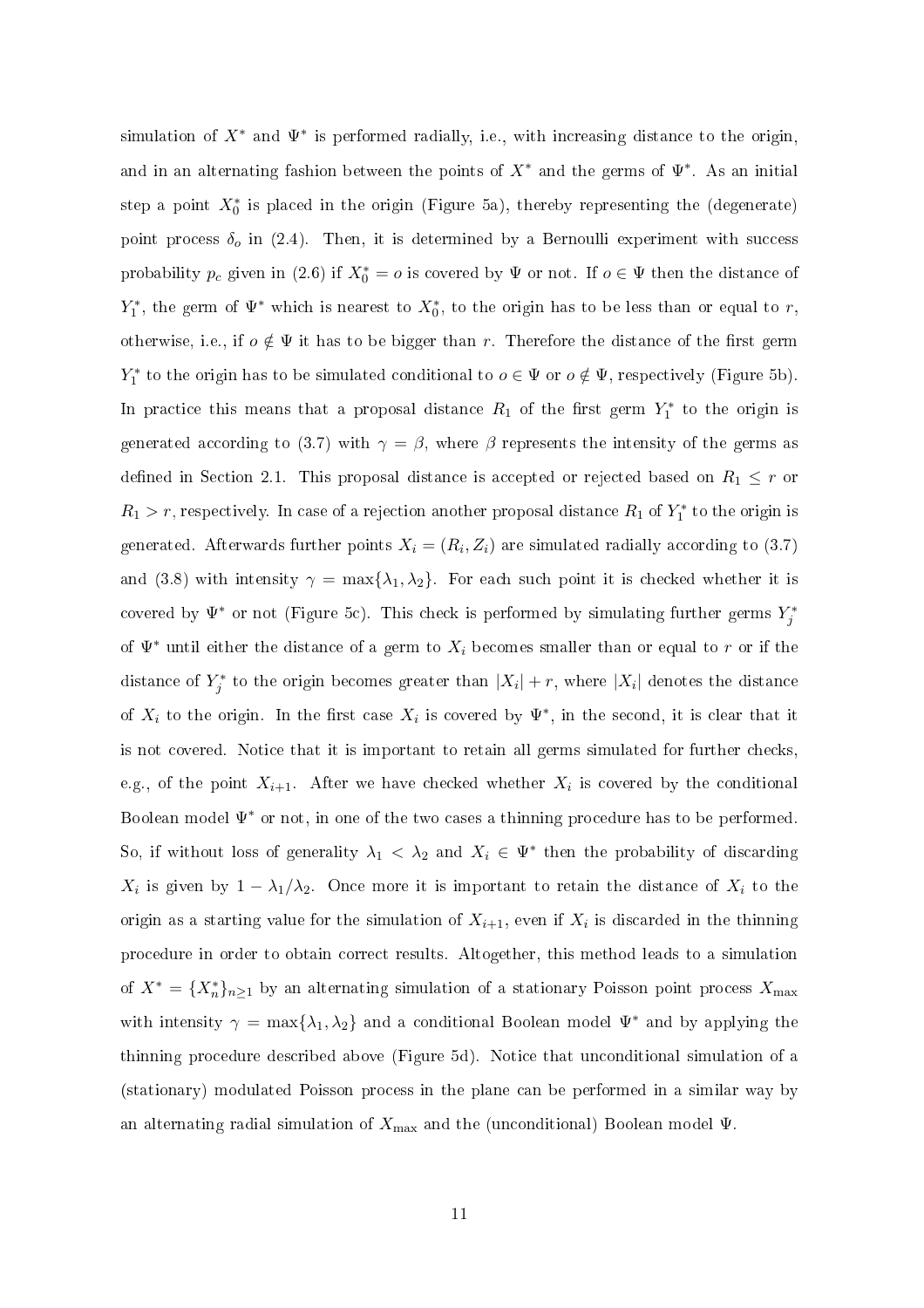

(c) For  $X_1$  all necessary information about  $\Psi^*$  is (d) Further alternating simulation of  $X^*$  and  $\Psi^*$ given since  $|Y_2^*| > |X_1| + r$ . For  $X_2$  more information about  $\Psi^*$  is needed

X 4

Figure 5: Algorithm, initial steps and alternating simulation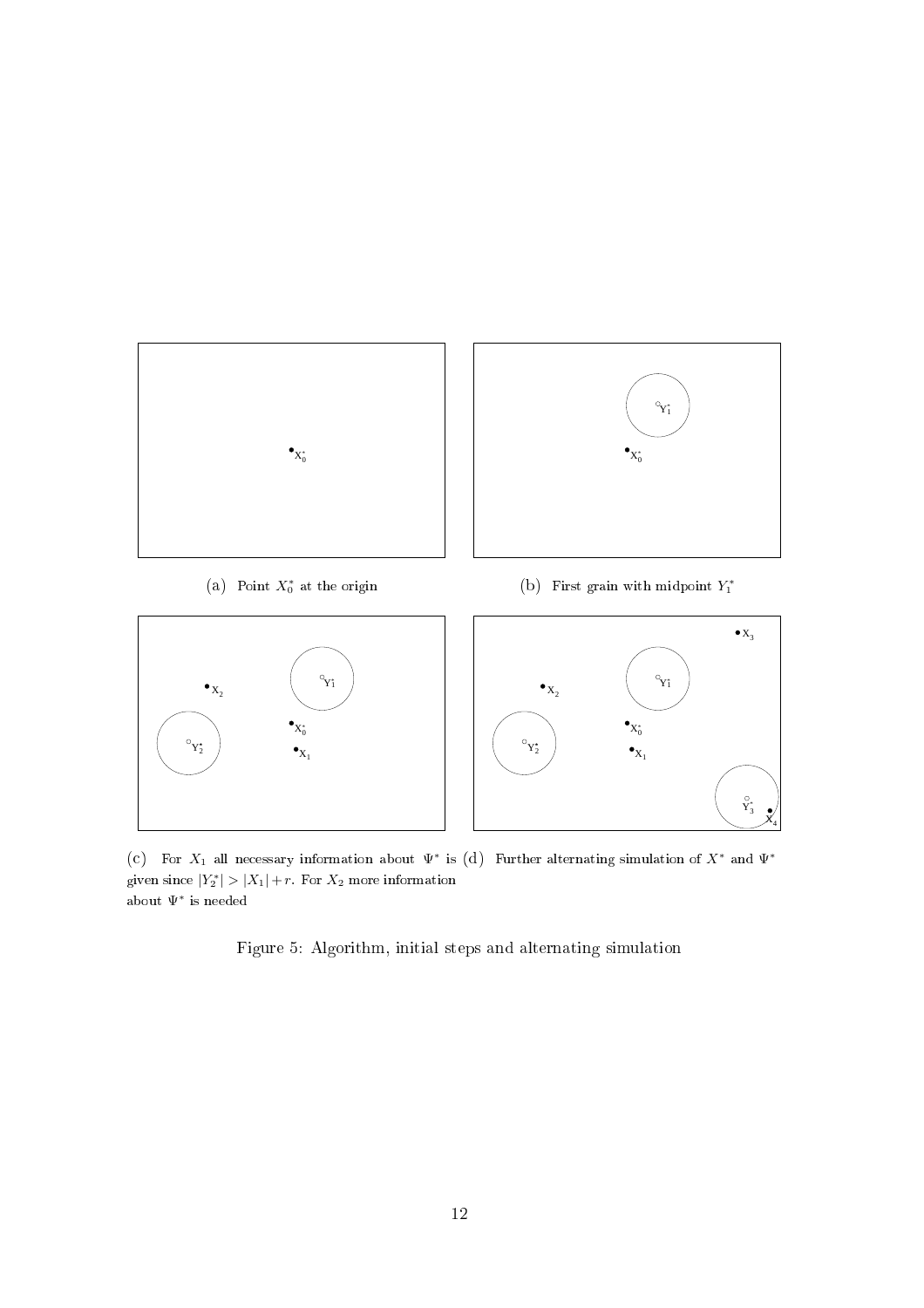

Figure 6: Stopping criterion for initial cell and its construction

#### 3.3 Constru
tion of initial ell

Based on the radial simulation of the modulated Poisson process  $X^*$  as it was explained in Section 3.2 an initial cell for the typical cell is constructed next. This means that if for each point  $X_n^*$  of  $X^* = \{X_n^*\}_{n\geq 1}$  the perpendicular bisector  $(X_0^*, X_n^*)$  is regarded we are interested in a minimal integer  $n \geq 3$  such that  $X_0^*$  is for the first time surrounded by a convex polygon formed by these bisectors. In Figure 6 a procedure for the construction of such an initial cell is visualized (see also Quine and Watson[16] and Wendel[20]). The lines  $\overline{X_1^*X_0^*}$  and  $\overline{X_2^*X_0^*}$ form a cone  $S_2$  with respect to the opposite side of  $X_0^*$ . If the (next nearest) point  $X_3^*$ lies inside of this one the algorithm stops and an initial ell an be onstru
ted using the bisectors  $(X_0^*, X_1^*)$ ,  $(X_0^*, X_2^*)$  and  $(X_0^*, X_3^*)$ . Otherwise the cone  $S_3$  is taken as the maximal cone formed by two of the three lines  $\overline{X_1^*X_0^*}$ ,  $\overline{X_2^*X_0^*}$  and  $\overline{X_3^*X_0^*}$  on the opposite side of  $X_0^*$ . Afterwards the point  $X_4^*$  is taken into account with respect to  $S_3$  (Figure 6a). This procedure is repeated until  $X^*_{i+1} \in S_i$ . With probability 1 this algorithm stops after a finite number of steps (see Wendel<sup>[20]</sup> for the case of stationary Poisson processes) and an initial cell can be onstru
ted by using the orresponding bise
tors (Figure 6b).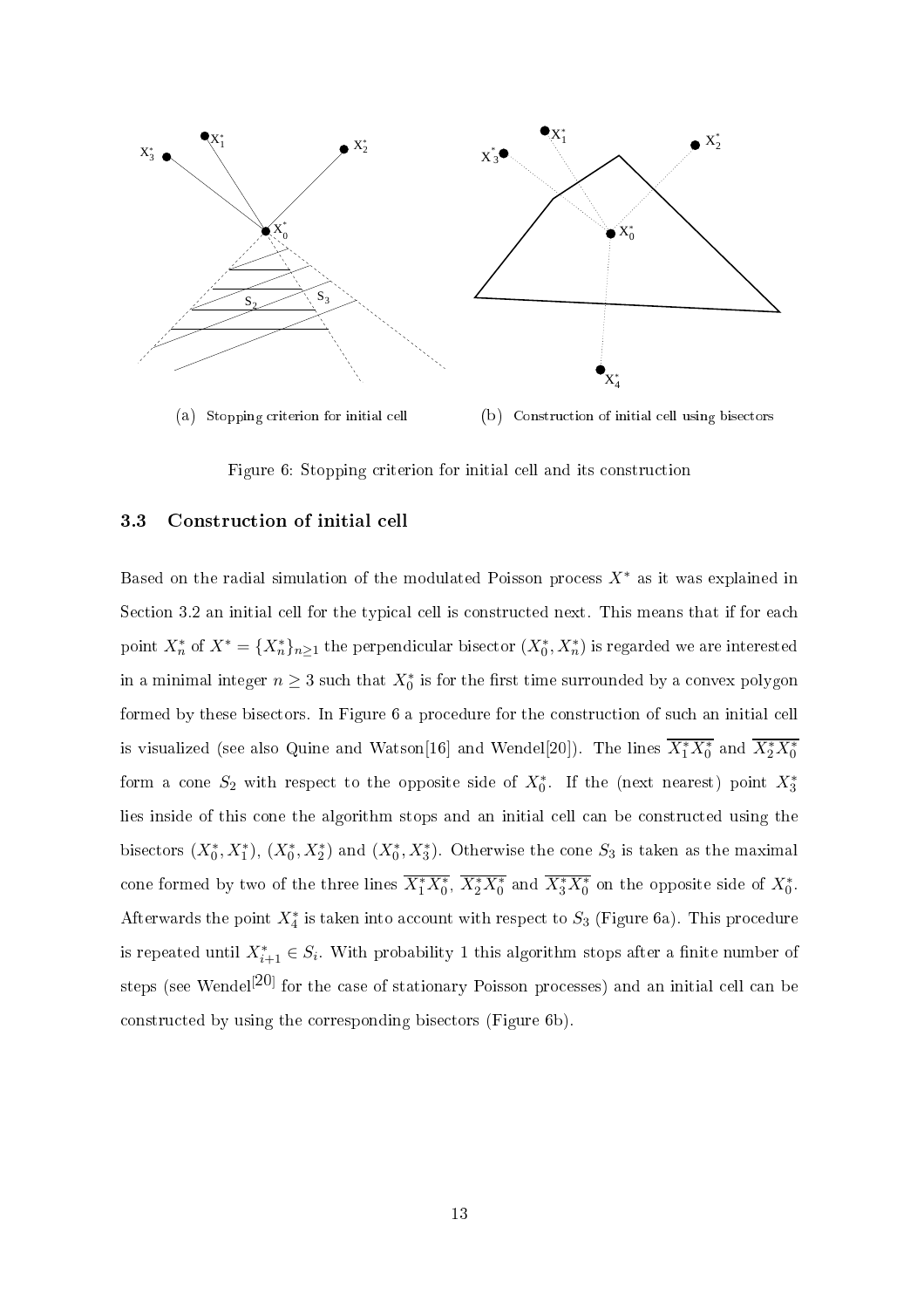

(c) Further alteration of initial cell by  $X_6^*$ 



Figure 7: Alterations of initial cell and final realization of the typical cell

#### 3.4 Simulation of the typical cell

After the creation of an initial cell a stopping criterion for the simulation of the typical cell can be provided (see Quine and Watson[16]). If  $d_{\text{max}}$  denotes the maximal distance of the vertices of the initial cell to the the origin  $o(=X_0^*)$  then the simulation of the points  $X_i^* \in X^*$  has to be continued until the distance of  $X_i^*$  to  $o$  is bigger than  $2d_{\text{max}}$  (Figure 7). Notice that  $d_{\text{max}}$  might be reduced during alterations of the cell (Figure 7b and Figure 7c) and therefore the stopping criterion has to be adapted accordingly in order to ensure faster runtimes. The final result after fulfilling the stopping criterion is a realization of the typical ell. (Figure 7d).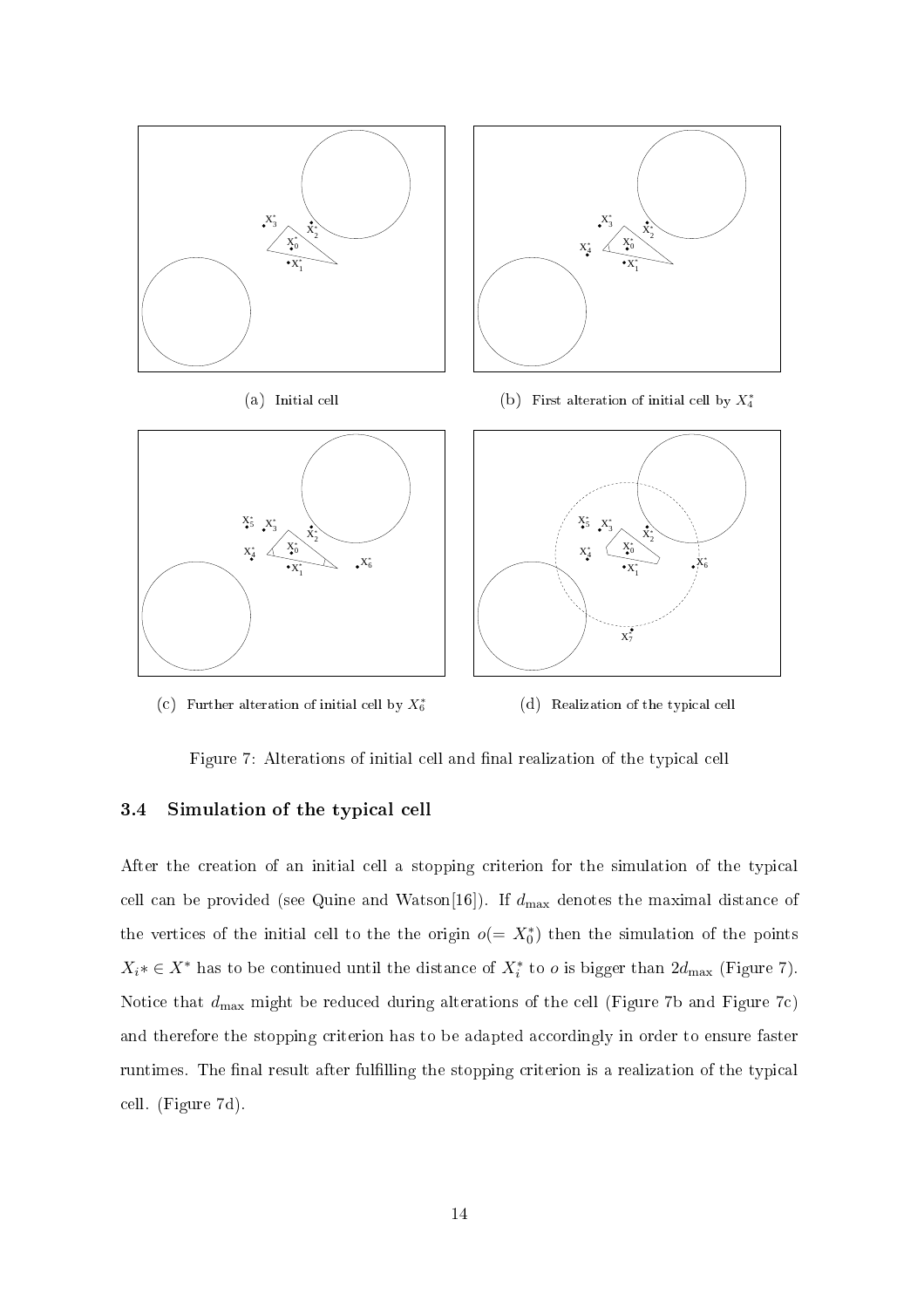#### 3.5 Modifications for random radii

In order to simulate the typical cell for modulated Poisson-Voronoi tessellations in the case where the radius R of the circles of the corresponding Boolean model  $\Psi$  is random but bounded (e.g.,  $R \sim U[r - \delta, r + \delta]$  with  $0 < \delta < r$ ) two modifications to the algorithm introduced above for deterministic radius  $r$  have to be applied. It is important to notice that, with respect to the simulation of the modulated Poisson process  $X^*$ , in the case that the origin is covered by the conditional Boolean model  $\Psi^*$ , the grain generated by the first germ  $Y_1^*$  of  $\Psi^*$  with random radius  $R_1^*$  does not necessarily cover the origin  $o$ . However it is possible that another grain covers  $o$ . Therefore, after determining whether  $X_0^* = o$  is covered, the onditional radial simulation of the distan
es of the germs of Ψ<sup>∗</sup> to the origin together with the radii of the corresponding grains has to be performed in a way such that in the case  $o \in \Psi^*$  at least one grain  $Y_i^* + M_i^*$  covers  $X_0^*$ . On the other hand, if  $o \notin \Psi^*$  one has to simulate grains  $Y_i^* + M_i^*$  that do not cover  $X_0^*$  until the distance of their corresponding germs to  $X_0^*$  is bigger than the maximal possible radius  $r_{\rm max}$  (in the example of uniform distribution above  $r_{\text{max}} = r + \delta$ ). In practice this means that given  $o \in \Psi^*$  or  $o \notin \Psi^*$  a proposal sequence of germs  $\{Y_i + M_i\}$  is radially generated for  $i = 0,..,I_{\text{max}}$ , where  $|Y_{I_{\text{max}}}| > r_{\text{max}}$ . Afterwards it is checked whether this sequence fulfills the given condition or not. In the first case the sequence is accepted and the simulation of the grains is continued radially with the grain  $Y_{I_{\text{max}}+1} + M_{I_{\text{max}}+1}$ , otherwise a new proposal sequence is radially generated by starting at the origin again. This procedure is repeated until a sequence is found that can be accepted. An analogous modification has to be performed with respect to the necessary amount of grains that have to be simulated in order to know if a point  $X_i$  is covered by  $\Psi^*$  or not. In the case of a deterministic radius  $r$  of the grains it is sufficient to simulate until the distance of the germs of  $\Psi^*$  to the origin is bigger than  $|X_i| + r$ . Now for random radii, the necessary distance to the origin has to be bigger than  $|X_i| + r_{\text{max}}$ , where again  $r_{\text{max}}$  is the maximal possible radius  $(r + \delta$  in the example).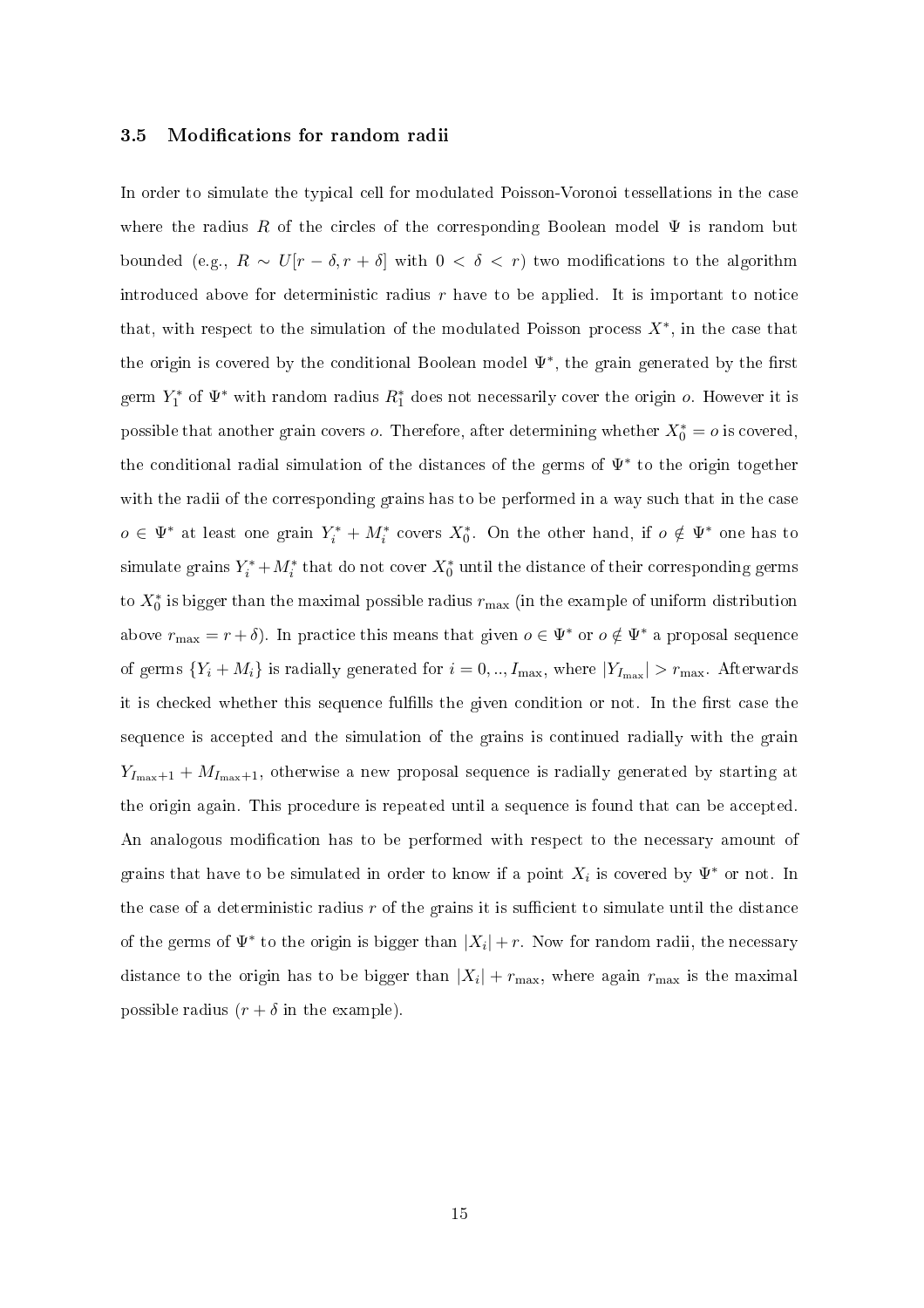### 4 Functionals built on the typical cell

As a basic example of functionals that can be built on the typical cell, we consider here the average distan
e from a randomly hosen lo
ation to the nearest nu
leus of the modulated Poisson-Voronoi tessellation. The choice of this location might take place purely random, in other words following the distribution of a stationary Poisson point pro
ess, or again might be taken from a modulated Poisson process connected to the same Boolean model that the modulated Poisson pro
ess of nu
lei uses.

#### 4.1 Definition via Palm probability measure

Suppose that  $\lambda_1, \lambda_2, \lambda_1, \lambda_2 \ge 0$  are non-negative numbers such that  $\max\{\lambda_1, \lambda_2\} > 0$  and  $\max\{\lambda_1,\lambda_2\} > 0$ . Let  $X = \{X_n\}_{n \geq 1}$  be a modulated Poisson process connected to a Boolean model  $\Psi$  via the random driving measure

$$
\Lambda(dx) = \begin{cases} \lambda_1 dx & \text{if } x \in \Psi, \\ \lambda_2 dx & \text{if } x \notin \Psi, \end{cases}
$$
\n(4.1)

and let  $\{\widetilde{X}_n\}_{n\geq 1}$  be another modulated Poisson process connected to the same Boolean model  $\Psi$  via the random driving measure

$$
\widetilde{\Lambda}(dx) = \begin{cases}\n\widetilde{\lambda}_1 dx & \text{if } x \in \Psi, \\
\widetilde{\lambda}_2 dx & \text{if } x \notin \Psi.\n\end{cases}
$$
\n(4.2)

Assume that the modulated Poisson processes  $\{X_n\}$  and  $\{\widetilde{X}_n\}$  are conditionally independent, given  $\Psi$ . Furthermore, if  $N(\widetilde{X}_n)$  denotes the location of the nearest (in the Euclidean sense) point of X with respect to  $\widetilde{X}_n$  consider the marked point process  $\widetilde{X} = \{\widetilde{X}_n, |\widetilde{X}_n - N(\widetilde{X}_n)|\}_{n \geq 1}$ where |  $\cdot$  | denotes the Euclidean norm. The intensities of X and  $\widetilde{X}$  are given by  $\lambda =$  $p\lambda_1 + (1-p)\lambda_2$  and  $\lambda = p\lambda_1 + (1-p)\lambda_2$ , respectively, where  $p = \mathbb{P}(o \in \Psi)$ . The functional we are especially interested in is the average distance c from the typical point of  $\widetilde{X}$  to its nearest point of X. Using the Palm probability measure  $\mathbb{P}^*_{\widetilde{X}}$  for  $\widetilde{X}$  (see (A.10)) we can express  $c$  as

$$
c = \mathbb{E}_{\widetilde{X}}|N(o)|,\tag{4.3}
$$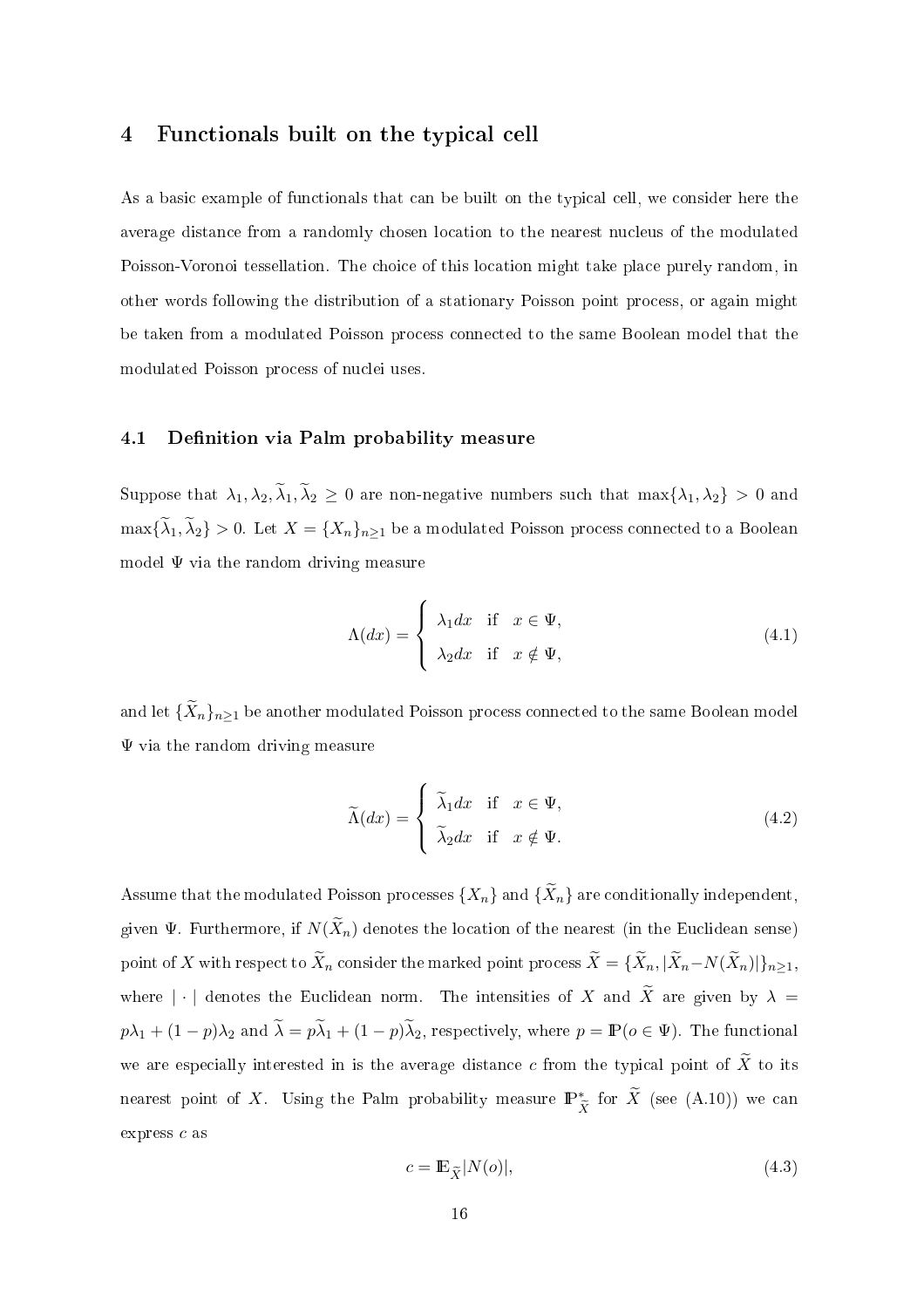where  $\mathbb{E}_{\widetilde X}$  denotes expectation with respect to  $\mathbb{P}^*_{\widetilde X}$ . Notice that due to the ergodicity of  $\widetilde X$ it is possible to express the expectation  $c$  as the limit of spatial averages with respect to an averaging sequence  $\{W_i\}_{i\geq 1}$  of unboundedly increasing sampling windows  $W_i$ . This means that with probability 1 (see for example Daley and VereJones[9])

$$
c = \lim_{i \to \infty} \frac{1}{\# \{ n : X_n \in W_i \}} \sum_{n \ge 1} \mathbb{I}_{W_i}(\widetilde{X}_n) |\widetilde{X}_n - N(\widetilde{X}_n)|. \tag{4.4}
$$

#### 4.2 Appli
ation of Neveu's formula

The following theorem allows for a practically more feasible representation of the functional  $c = \mathbb{E}_{\tilde{X}} |N(o)|$  given in (4.3). Thereby a more efficient way of computing an approximation for c is derived.

**Theorem 4.1** Consider the modulated Poisson process  $X = \{X_n\}_{n\geq 1}$  and the (marked) modulated Poisson process  $X = \{X_n, |X_n - N(X_n)|\}_{n \geq 1}$  whose (random) driving measures  $\Lambda$ and  $\Lambda$  are generated by the same Boolean model  $\Psi$  according to (4.1) and (4.2), respectively. Then,

$$
\mathbb{E}_{\widetilde{X}}|N(o)| = \frac{\lambda}{\widetilde{\lambda}} \mathbb{E}_X \left( \widetilde{\lambda}_1 \int_{\Xi_X \cap \Psi} |u| du + \widetilde{\lambda}_2 \int_{\Xi_X \cap \Psi^c} |u| du \right), \tag{4.5}
$$

where  $\Xi_X$  denotes the Voronoi cell induced by X, which contains the origin, and  $\mathbb{E}_X$  is the expectation taken with respect to  $\mathbb{P}_X^*$ .

**Proof** The proof of Theorem 4.5 is bsaed on Neveu's exchange formula (see  $(A.11)$ ) for jointly stationary point processes, which are defined on a common probability space  $(\Omega, \mathcal{A}, \mathbb{P})$ equipped with some flow  $\{\theta_x, x \in \mathbb{R}^2\}$ . We use  $(A.11)$  with  $X_D$  and  $\widetilde{X}_{\widetilde{D}}$  being equal to X and  $\widetilde{X}$ , respectively. Thus, the mark space D will be omitted and  $\widetilde{D} = [0, \infty)$ . Consider the function  $f : \mathbb{R}^2 \times [0, \infty) \times \Omega \to [0, \infty)$  given by

$$
f(x,\tilde{g},\omega) = \begin{cases} \tilde{g} & \text{if } X(\theta_{-x}\omega, B_{|x|}^{\neq}(x)) = 0, \\ 0 & \text{otherwise} \end{cases}
$$
 (4.6)

for any  $x \in \mathbb{R}^2$ ,  $\widetilde{g} \ge 0$ , and  $\omega \in \Omega$ , where  $B_{|x}^{\neq}$  $\frac{\partial}{\partial |x|}(x) = \{y \in \mathbb{R}^2 : |y - x| < |x|\}.$  Notice that if  $x \in \mathbb{R}^2$  is an atom of the counting measure  $X(\omega,.)$ , then  $f(-x, \tilde{g}, \omega) = \tilde{g}$  only if there are no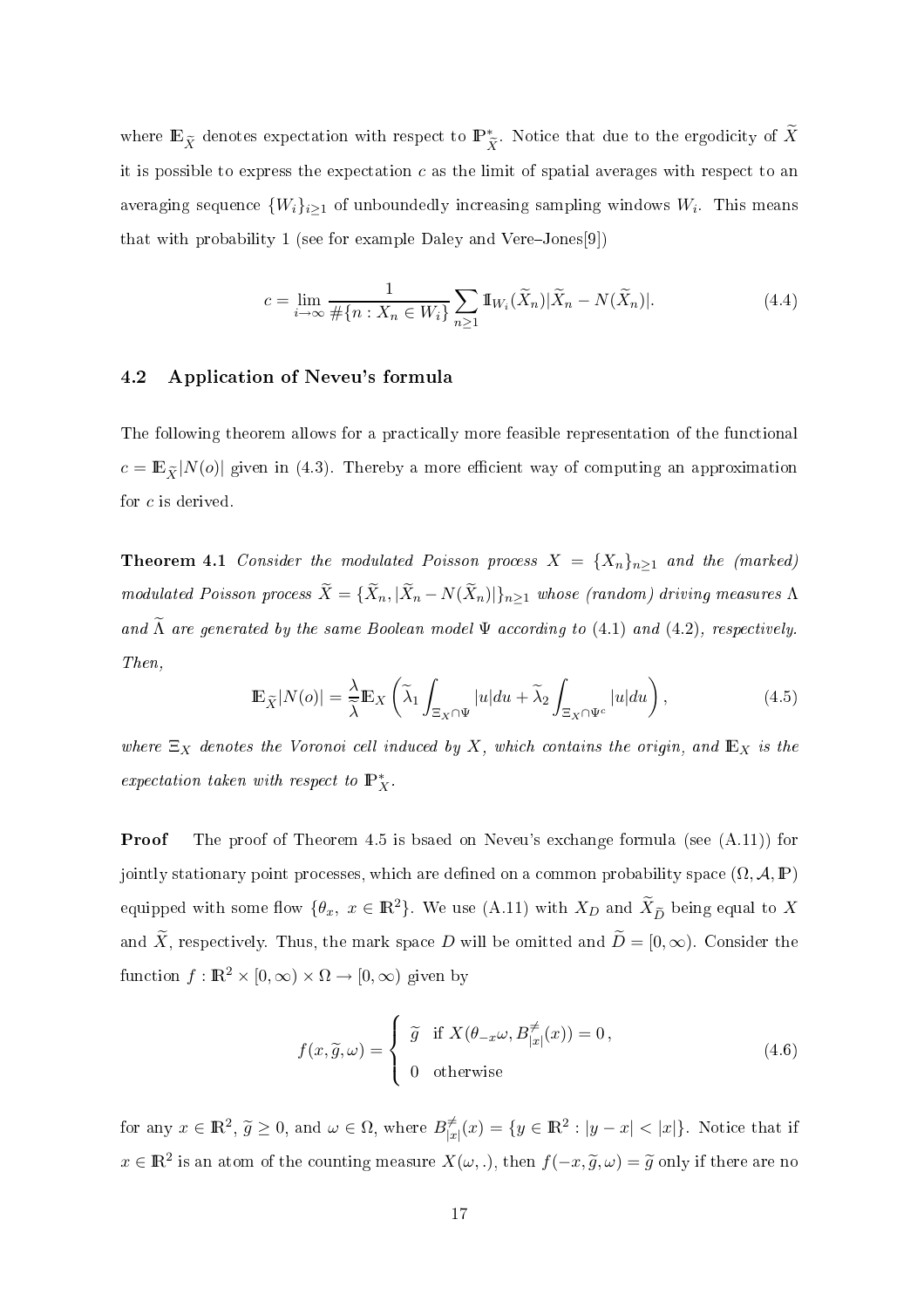other atoms of  $X(\omega,.)$  which have a distance of less than |x| to the origin. Thus, applying Neveu's ex
hange formula (Theorem A.1), we obtain that

$$
\mathbb{E}_{\widetilde{X}}|N(o)| = \int_{\Omega \times \widetilde{D}} \int_{\mathbf{R}^2} f(-x, \widetilde{g}, \omega) X(\omega, dx) \mathbb{P}_{\widetilde{X}}(d(\omega, \widetilde{g}))
$$
\n
$$
= \frac{\lambda}{\widetilde{\lambda}} \int_{\Omega} \int_{\mathbf{R}^2 \times \widetilde{D}} f(x, \widetilde{g}, \theta_x \omega) \widetilde{X}(\omega, d(x, \widetilde{g})) \mathbb{P}_X(d\omega).
$$
\n(4.7)

Given the Boolean model  $\Psi$  the inner integral on the right hand side of (4.7) can be expressed as

$$
\int_{\mathbf{R}^2 \times \tilde{D}} f(x, \tilde{g}, \theta_x \omega) \tilde{X}(\omega, d(x, \tilde{g})) = \int_{\left(\mathbf{R}^2 \cap \Psi\right) \times \tilde{D}} f(x, \tilde{g}, \theta_x \omega) \tilde{X}(\omega, d(x, \tilde{g})) \n+ \int_{\left(\mathbf{R}^2 \cap \Psi^c\right) \times \tilde{D}} f(x, \tilde{g}, \theta_x \omega) \tilde{X}(\omega, d(x, \tilde{g}))
$$
\n(4.8)

Furthermore, given  $\Psi$  and the Voronoi cell  $\Xi_X$  of X that contains the origin, the random number of points of X in  $\Xi_X \cap \Psi$  is Poisson distributed with expectation  $\eta_1 = \lambda_1 | \Xi_X \cap \Psi |$ , while the random number of points of  $\widetilde{X}$  in  $\Xi_X \cap \Psi^c$  is Poisson distributed with expectation  $\eta_2 = \tilde{\lambda}_2 |\Xi_X \cap \Psi^c|$ . Thus, by the definition of the function  $f$  given in (4.6), the first integral on the right side of  $(4.8)$  can be written in the form

$$
\int_{(\mathbf{R}^2 \cap \Psi) \times \tilde{D}} f(x, \tilde{g}, \theta_x \omega) \tilde{X}(\omega, d(x, \tilde{g})) = \int_{(\Xi_X \cap \Psi) \times \tilde{D}} f(x, \tilde{g}, \theta_x \omega) \tilde{X}(\omega, d(x, \tilde{g}))
$$
\n
$$
= \sum_{k=1}^{\infty} e^{-\eta_1} \frac{\eta_1^k}{k!} \int_{\Xi_X \cap \Psi} \cdots \int_{\Xi_X \cap \Psi} \sum_{i=1}^k \frac{|u_i|}{|\Xi_X \cap \Psi|^k} du_1 \cdots du_k,
$$

due to the conditional independence and uniform distribution of the points of  $\widetilde{X}$  in  $\Xi_X \cap \Psi$ . Hen
e,

$$
\int_{(\mathbf{R}^2 \cap \Psi) \times \tilde{D}} f(x, \tilde{g}, \theta_x \omega) \tilde{X}(\omega, d(x, \tilde{g})) = \sum_{k=1}^{\infty} e^{-\eta_1} \frac{\eta_1^k}{k!} \frac{k}{|\Xi_X \cap \Psi|} \int_{\Xi_X \cap \Psi} |u| \, du
$$

$$
= \tilde{\lambda}_1 \int_{\Xi_X \cap \Psi} |u| \, du.
$$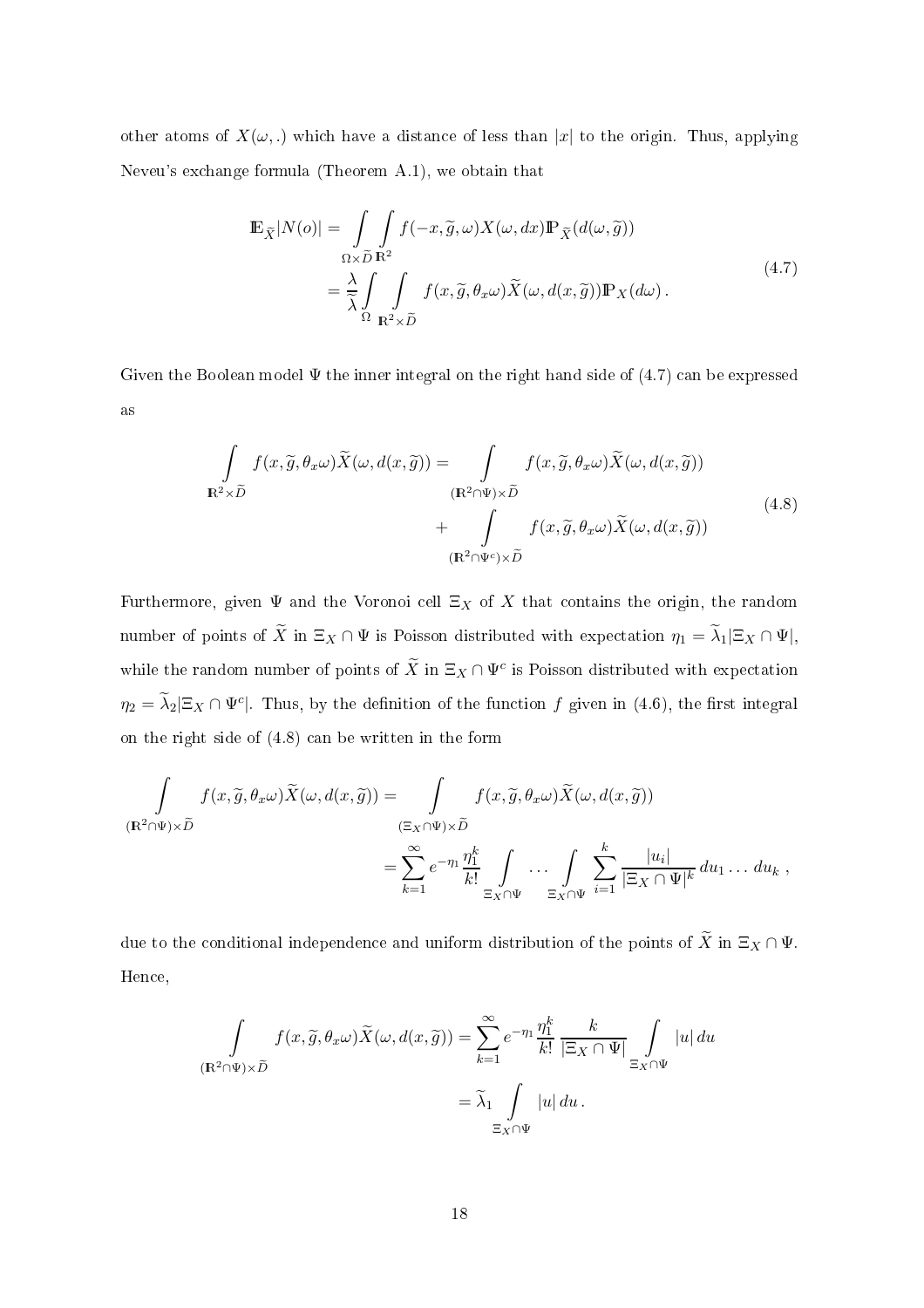Analogously, it an be shown that

$$
\int_{(\mathbf{R}^2 \cap \Psi^c) \times \tilde{D}} f(x, \tilde{g}, \theta_x \omega) \tilde{X}(\omega, d(x, \tilde{g})) = \sum_{k=1}^{\infty} e^{-\eta_2} \frac{\eta_2^k}{k!} \frac{k}{|\Xi_X \cap \Psi^c|} \int_{\Xi_X \cap \Psi^c} |u| \, du
$$

$$
= \tilde{\lambda}_2 \int_{\Xi_X \cap \Psi^c} |u| \, du.
$$

Altogether we get that

$$
\mathbb{E}_{\widetilde{X}}|N(o)| = \frac{\lambda}{\widetilde{\lambda}} \mathbb{E}_X \left( \widetilde{\lambda}_1 \int_{\Xi_X \cap \Psi} |u| du + \widetilde{\lambda}_2 \int_{\Xi_X \cap \Psi^c} |u| du \right),
$$

which completes the proof of the theorem.  $\Box$ 

In the special case that  $\lambda_1 = \lambda_2$ , i.e.,  $\{X_n\}$  is an ordinary Poisson process (in the sense of (A.3)) Theorem 4.1 an be restated as follows.

**Corollary 4.2** Suppose that  $\lambda_1 = \lambda_2$ , i.e.,  $\{X_n\}$  is a stationary Poisson point process with intensity  $\lambda$ . Then

$$
\mathbb{E}_{\widetilde{X}}|N(o)| = \lambda \mathbb{E}_X \int_{\Xi_X} |u| du,
$$
\n(4.9)

Note that (4.9) shows in particular that  $\mathbb{E}_{\tilde{X}}|N(o)|$  does not depend on  $\tilde{\lambda}$ . In the Poisson case, i.e., if  $\lambda_1 = \lambda_2$  and  $\lambda_1 = \lambda_2$ , the cost functional  $c = \mathbb{E}_{\widetilde{X}}|N(o)|$  can be analytically computed as (see also Bacelli, Klein, Lebourges and Zuyev<sup>[4]</sup> and Błaszczyszyn and Schott<sup>[7]</sup>)

$$
\mathbb{E}_{\widetilde{X}}|N(o)| = \lambda \mathbb{E}_X \int_{\Xi_X} |u| du = \lambda \int_{\mathbb{R}^2} |u| \exp\left(-\lambda \pi |u|^2\right) du = \frac{1}{2\sqrt{\lambda}}\tag{4.10}
$$

#### 4.3 Estimation by Monte-Carlo simulation

Theorem 4.1 provides a useful approach for the construction of an estimator for the cost functional  $c = \mathbb{E}_{\widetilde{X}}|N(o)|$  which is based on Monte-Carlo simulation. Let  $(\Xi_1^*, \Psi_1^*)...$ ,  $(\Xi_n^*, \Psi_n^*)$ be a sequence of independent copies of  $(\Xi_X, \Psi)$  under the Palm probability measure  $P_X^*$ . Then an unbiased and consistent estimator for c is given by

$$
\widehat{c} = \frac{\lambda}{\widetilde{\lambda}} \frac{1}{n} \sum_{i=1}^{n} \int_{\Xi_i^*} |u| \widetilde{\Lambda}_i(du), \tag{4.11}
$$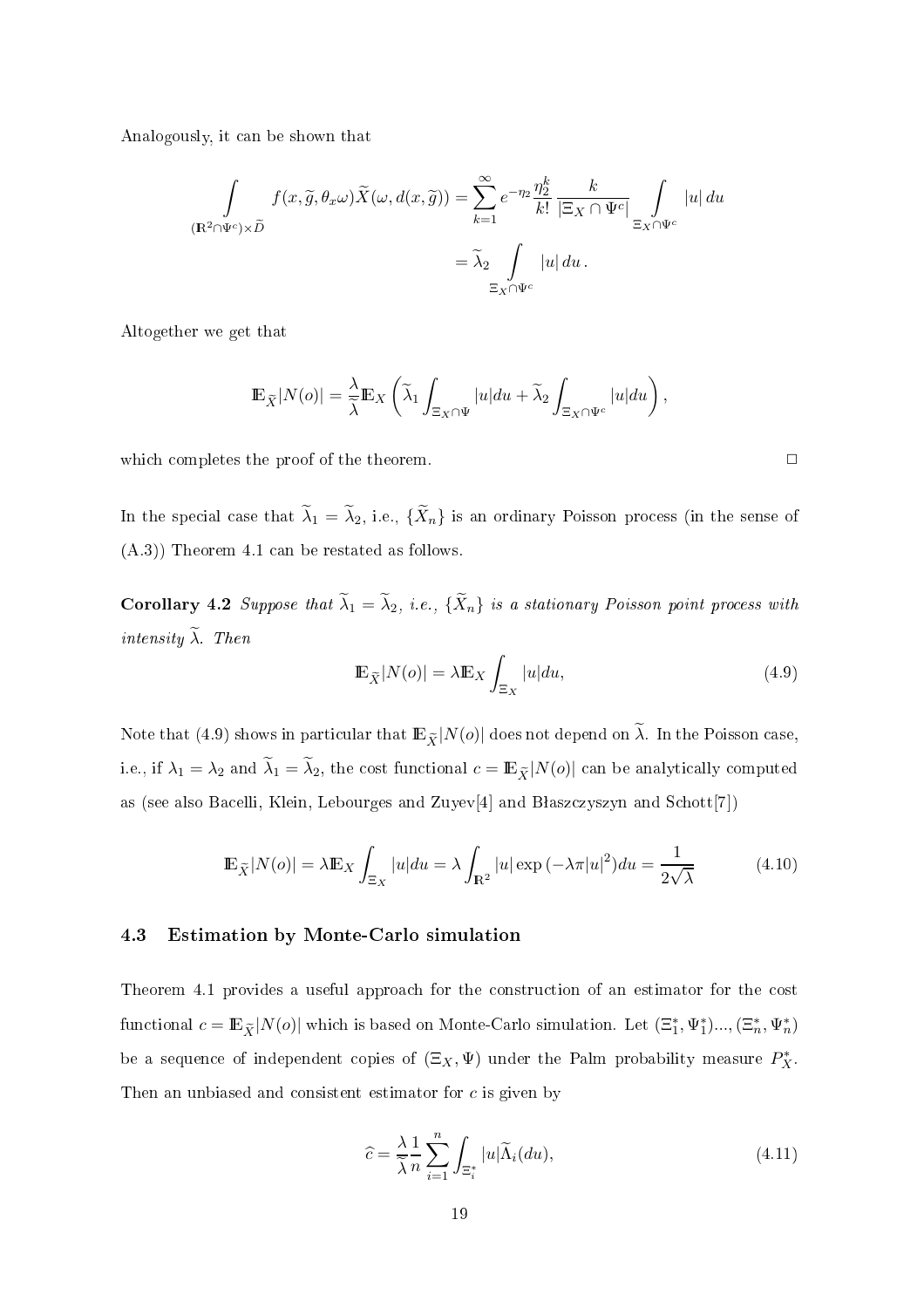where

$$
\widetilde{\Lambda}_{i}(du) = \begin{cases}\n\widetilde{\lambda}_{1}du & \text{if } x \in \Psi_{i}^{*}, \\
\widetilde{\lambda}_{2}du & \text{if } x \notin \Psi_{i}^{*},\n\end{cases}
$$
\n(4.12)

The estimator  $\hat{c}$  will be used in Section 5.2 in order to obtain numerical results for some example scenarios. Notice that if  $\widetilde{\lambda}_1 = \widetilde{\lambda}_2$  then the integral  $\int_{\Xi_i^*} |u| \widetilde{\Lambda}_i(du)$  appearing in (4.11) is omputed analyti
ally, otherwise it is omputed via numeri
al approximation. This is due to the fact that in the first case, by applying  $(4.9)$ , we are able to rewrite the integral as an integral with respect to the Lebesgue measure. If  $\lambda_1 \neq \lambda_2$  integration must be performed with respect to the measure  $\Lambda_i$  and therefore the shape of  $\Psi_i^*$  has to be taken into account. This makes an analytical solution of the integral difficult to achieve.

Another important fact concerning a numerical evaluation is that it is not necessary to simulate any points of  $\widetilde{X}$  in order to apply the estimator given in (4.11).

### 5 Implementation and numeri
al examples

In this section we look at possible testing approaches for implementations of the algorithm introduced in Section 3. In a second part numerical results for different scenarios are regarded.

#### 5.1 Tests of implemented algorithm

In our context, apart from traditional testing methods for software tests, in particular methods for testing of software with random output are of interest. In the following we want to mention some examples for such tests, where a more detailed discussion of random software testing can, for example, be found in Gloaguen, Fleischer, Schmidt and Schmidt[11] and Mayer and Guderlei<sup>[14]</sup>. Basically two different testing methods have been applied to the implemented algorithm.

A first testing method was constructed by using known theoretical formulae like the equality between the intensity  $\lambda_{\tau}$  of the tessellation model  $\tau_X$  and the reciprocal of the mean area  $\mathbb{E}(|\Xi^*|)$  of the corresponding typical cell; see (A.13). In particular we tested if the algorithm provides correct estimates for the mean area  $1/\lambda_\tau$  of  $\Xi^*$  . This was achieved by constructing an asymptotically Gaussian distributed test statistic. Another example for a known theoretical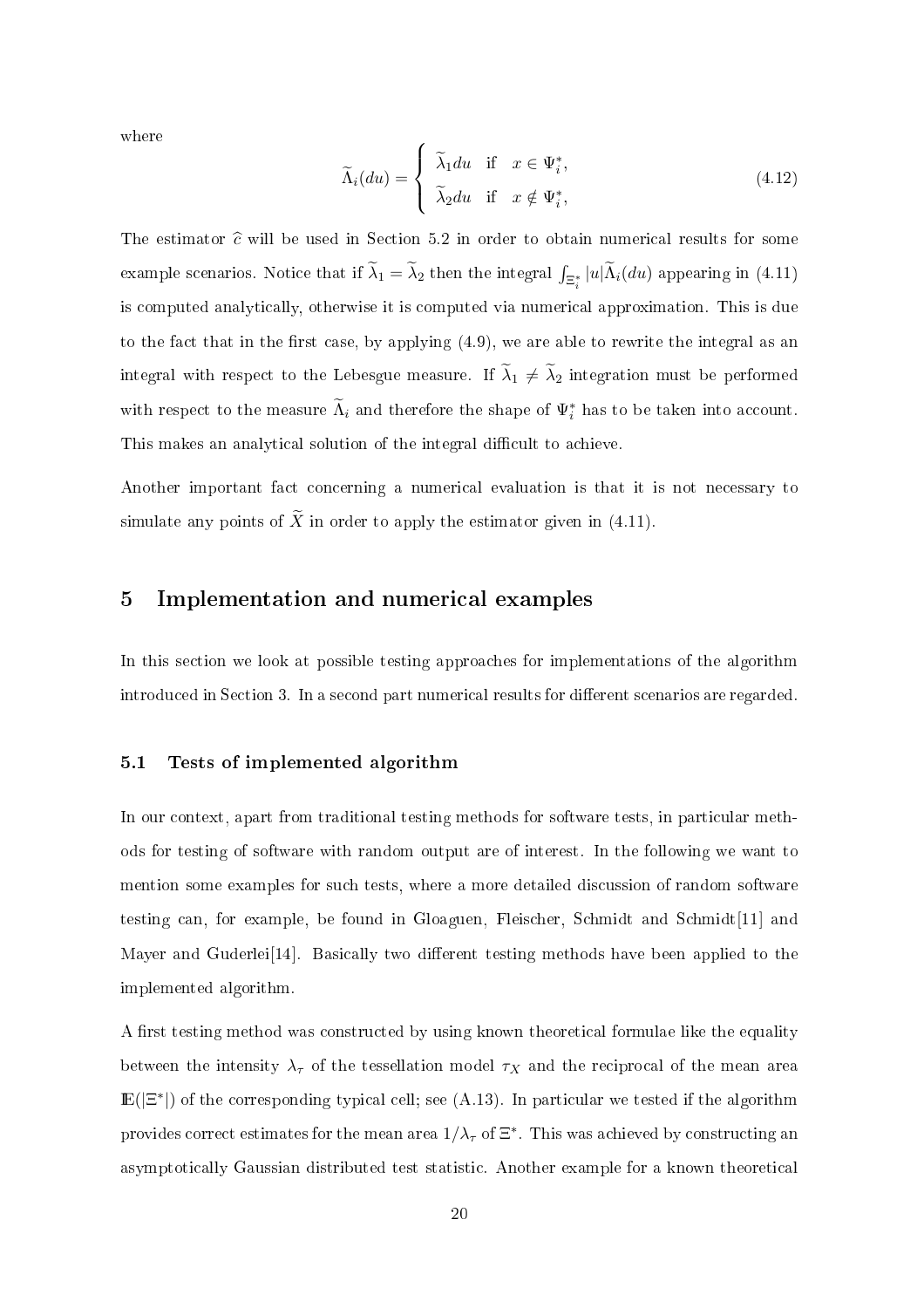formula that we used to construct tests for our software was the cost functional in the case of ordinary stationary Poisson pro
esses; see (4.10).

A different testing technique is to obtain tests by utilizing certain scaling properties of the underlying tessellation model, meaning that for different model parameter sets there is the same underlying random structure, only on a different length scale. In our specific model we get that for the three parameters  $c_1 = p$ ,  $c_2 = \lambda_1/\beta$  and  $c_3 = \lambda_2/\beta$  such a scaling invariance can be realized. Hence if for two models with parameter vectors  $(p^{(1)},\beta^{(1)},\lambda_1^{(1)},\lambda_2^{(1)})$  and  $(p^{(2)}, \beta^{(2)}, \lambda_1^{(2)}, \lambda_2^{(2)})$  the relationship  $(c_1^{(1)})$  $\binom{1}{1}, c_2^{(1)}$  $c_2^{(1)}, c_3^{(1)}$  $s_3^{(1)}$ ) =  $(c_1^{(2)}$  $\binom{2}{1},\binom{2}{2}$  $\binom{2}{2}, \binom{2}{3}$  $\binom{1}{3}$  holds then they represent the same random structure but on a different scale. This fact can be used to construct tests similar to the tests for known theoretical formulae. For example, in such a case we have that  $\beta^{(1)}\mathbb{E}|\Xi^{*(1)}| = \beta^{(2)}\mathbb{E}|\Xi^{*(2)}|$  which can be used as a theoretical formula in order to develop an asymptoti Gaussian test.

With consideration to the test results we obtained for our implementations it suffices here to say that they showed the expe
ted behavior. Hen
e we may assume that the implemented algorithms for the simulation of the typical cell and the computation of the cost functional work correctly.

#### 5.2 Some numeri
al results

With regard to numerical evaluations of the modulated Poisson-Voronoi tessellations considered in this paper it an be stated that due to the relatively large number of parameters involved, a complete analysis is almost impossible to achieve. Therefore we only concentrate on a specific scenario to show some of the interesting effects that appear. The scenario we want to consider consists of few large grains, where  $p = 0.6$  and  $\beta = 0.2$  that leads to a fixed radius  $r = 1.20761$ . We assume a fixed total intensity  $\lambda = 12$  such that the mean area of the typical Voronoi cell remains constant as  $\mathbb{E}|\Xi^*| = \lambda^{-1} = 0.8333$ . Such a scenario is realized in Figure 4b for  $\lambda_1 = 0$ .

As a first example we let the parameter  $\lambda_1$  tend to 0 and regard the behavior of the distribution for the perimeter of the typical cell (Figure 8). In other words we observe the behavior with regard to a transition to the swiss-cheese model. Notice that for each pair  $(\lambda_1, \lambda_2)$  the sample size is given as  $n = 2,000,000$ , while each bar of the histogram has a width of 0.05. For the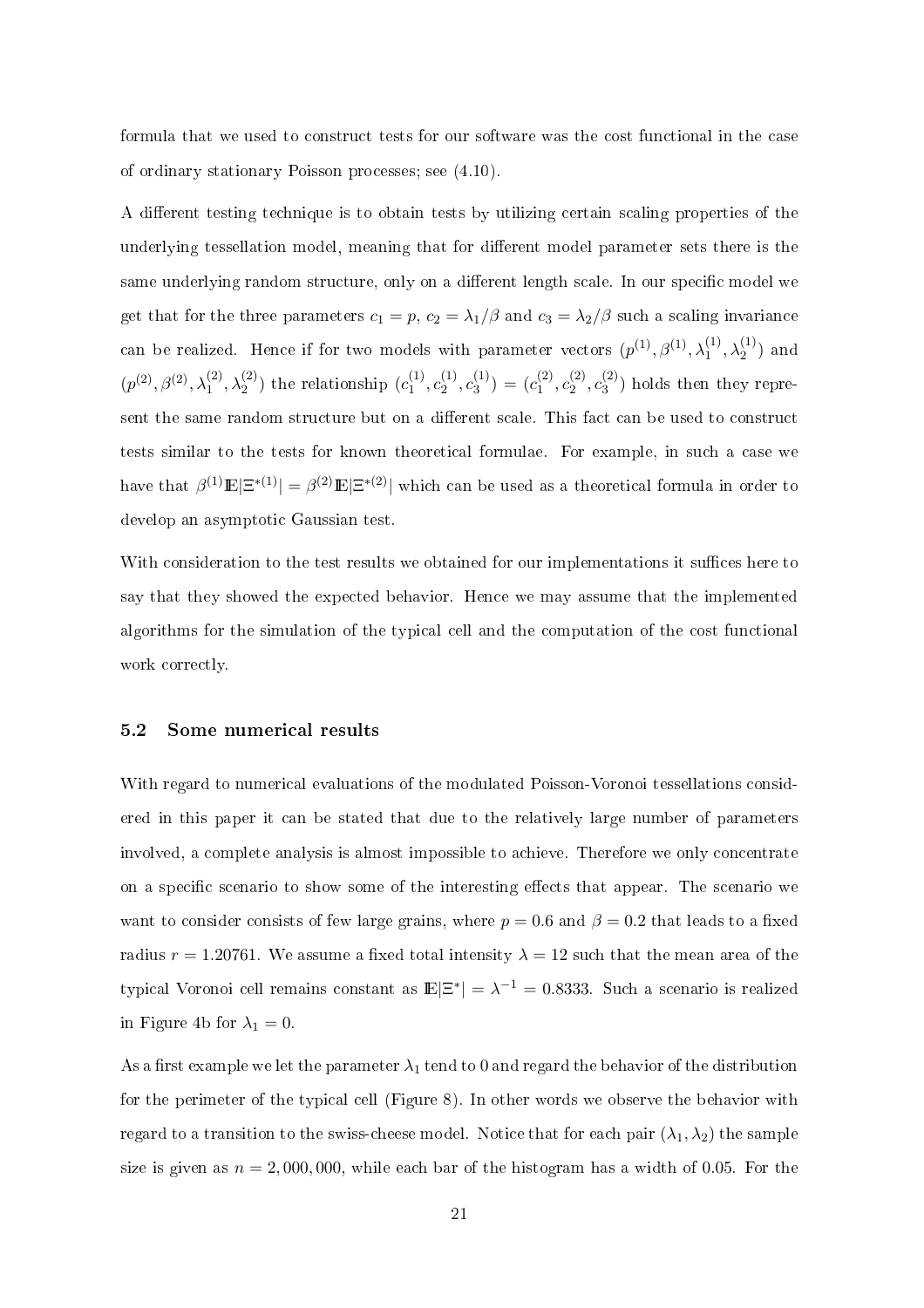ase of an ordinary stationary Poisson-Voronoi tessellation (Figure 8a) a symmetri
al look of the histogram for the perimeter of the typical cell can be observed. This changes as  $\lambda_1$ tends to  $0$ , resulting in a shape that is skewed to the left. Another interesting effect that can be observed is the existence of a second local maximum for the histogram, especially for very small values of  $\lambda_1$ . This is mainly caused by the cells that cover the grains of the orresponding Boolean model sin
e inside of the Boolean model there are now almost no more points located. In particular this result means that for such a scenario basically two types of cells can be differed, 'normal ones' like for the ordinary modulated Voronoi tessellation and slim ones that are overing the zones where no points are allowed. With regard to the estimated values for the cost functional defined in Section 4 the observation is that they increase as  $\lambda_1$  tends to 0 (Figure 9a) for a fixed intensity  $\lambda$  (here  $\lambda = 12$ ). Notice that for this example the intensities of the process X are assumed to be equal, i.e.,  $\lambda_1 = \lambda_2$ . The sample size is again  $n = 2,000,000$  for each pair of parameters  $(\lambda_1, \lambda_2)$ . The effect of rising values for the cost functional if  $\lambda_1$  tends to 0 can possibly be explained by the appearance of ells that have a relatively large ratio of perimeter to area. This auses a relatively large mean distance to the cell nuclei for points located in such cells. Notice that in the case of an ordinary Poisson-Voronoi tessellation  $(\lambda_1 = \lambda_2)$  the estimated value for the mean distance to the cell nuclei of 0.14437 coincides well with the theoretical value of  $(2\sqrt{\lambda})^{-1} = 0.14434$ . As a final numerical example we have a look at a scenario where  $\lambda_1 \neq \lambda_2$ . For this scenario we take the same values for  $\beta$ , p and r as before and additionally keep  $\lambda_1 = 4$  and  $\lambda_2 = 24$ fixed. The values for  $\lambda_1$  and  $\lambda_2$  vary under the condition that  $\lambda = 1$ . The results shown in Figure 9b display the linear relationship between the value of  $\lambda_1$  and the estimated cost functional  $\hat{c}$  which is a consequence of (4.5). Due to this linear relationship it suffices to estimate the two expectations  $\mathbb{E}_X(\int_{\Xi_X \cap \Psi} |u| du)$  and  $\mathbb{E}_X(\int_{\Xi_X \cap \Psi} |u| du)$  only for one specific pair of parameters  $\lambda_1$  and  $\lambda_2$  in order to obtain estimates of c for all pairs of parameters  $\lambda_1$ and  $\lambda_2$  based on  $(4.5)$ .

Notice that numerical evaluations of examples where  $\lambda_1 \neq \lambda_2$  are more time consuming due to the numerical computation of the estimator  $\hat{c}$  introduced in (4.11) as opposed to the case where  $\lambda_1 = \lambda_2$  since here  $\widehat{c}$  is computed analytically, given realizations of the typical cell (Section 4.2). Therefore, for cases where  $\hat{c}$  had to be computed numerically we took  $n = 100000$ .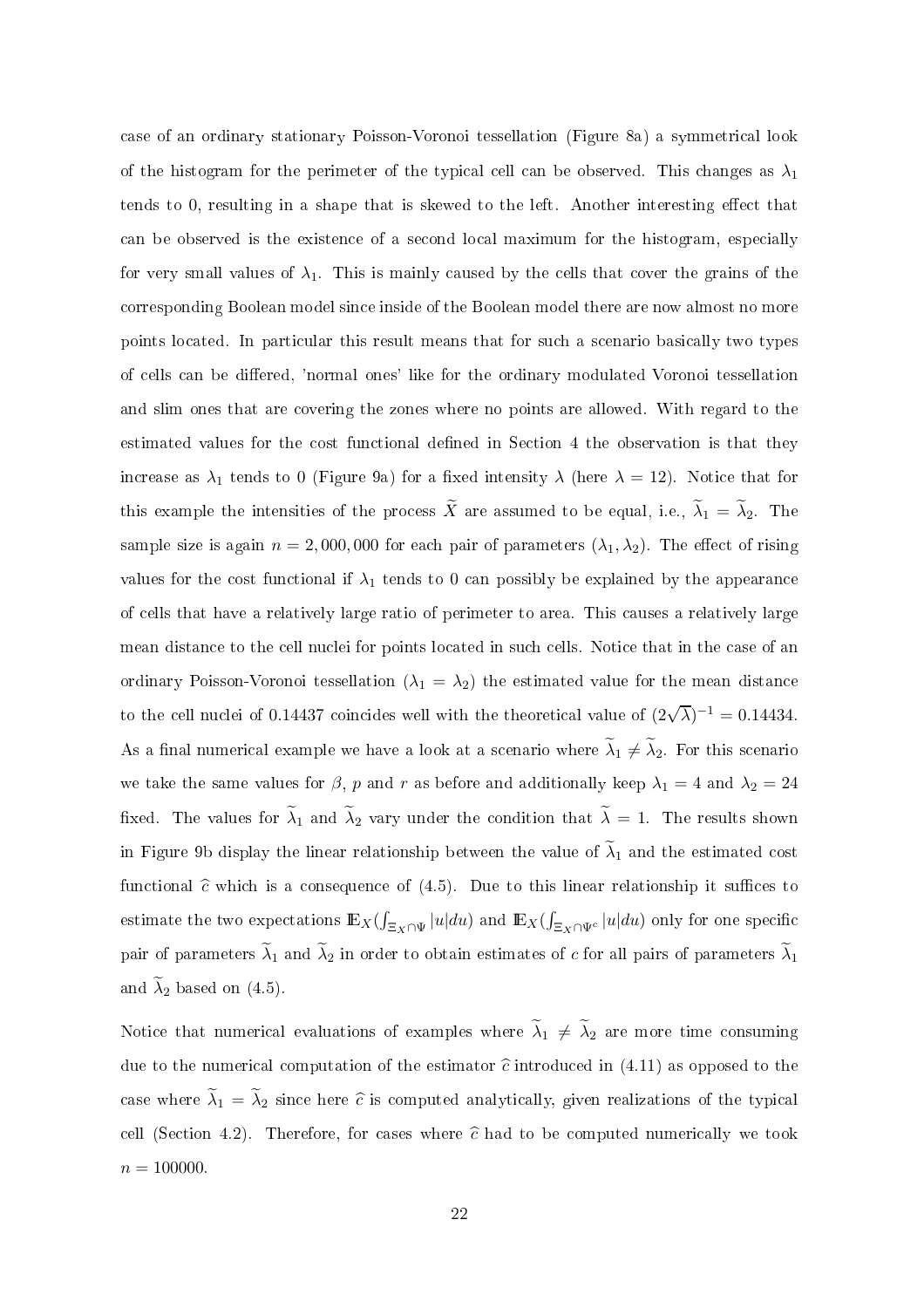

Figure 8: Perimeter of the typical cell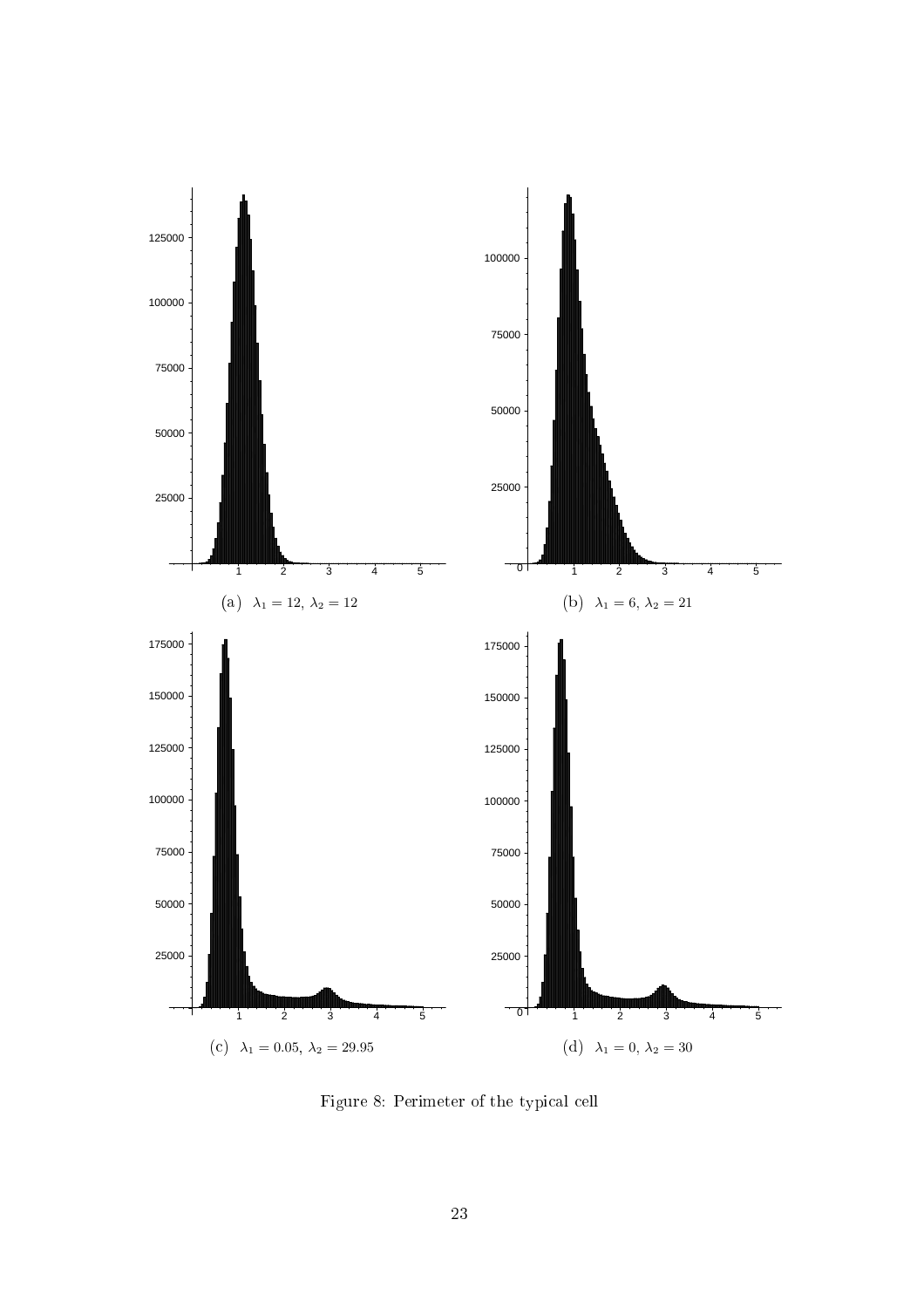

(a)  $\lambda_1$  variable and  $\tilde{\lambda}_1 = \tilde{\lambda}_2$  (b)  $\lambda_1 = 4$ ,  $\tilde{\lambda} = 1$  and  $\tilde{\lambda}_1$  variable

Figure 9: Estimated cost functionals for  $\lambda = 12$  fixed

#### 6 Discussion and outlook

Big telecommunication operators need cost models and tools for strategic planning and pricing purposes. In order to be useful, these models must be able to reprodu
e the observed regional variability and to address relevant features from a tele
ommuni
ation point of view. A detailed analysis of real data is often hard to a
hieve sin
e it relies on huge databases and is sometimes confronted with the lack of data. Moreover such an analysis is in most cases only able to deliver observations but no explanations. Sto
hasti modeling is an alternative approa
h that dire
tly provides a global view of the network together with lear assumptions on equipment locations and connections. In this context, the typical cell is a particularly important object since by its definition any result computed over repeated simulations of this ell an be ompared to what is the result of measuring the whole tessellation that overs the area under study. The typical cell is thus representative for the global network behavior. For example, the area of the serving zone, i.e. the area of the typical cell of the tessellation, can be connected to the incoming demand for traffic via the number of customers. Various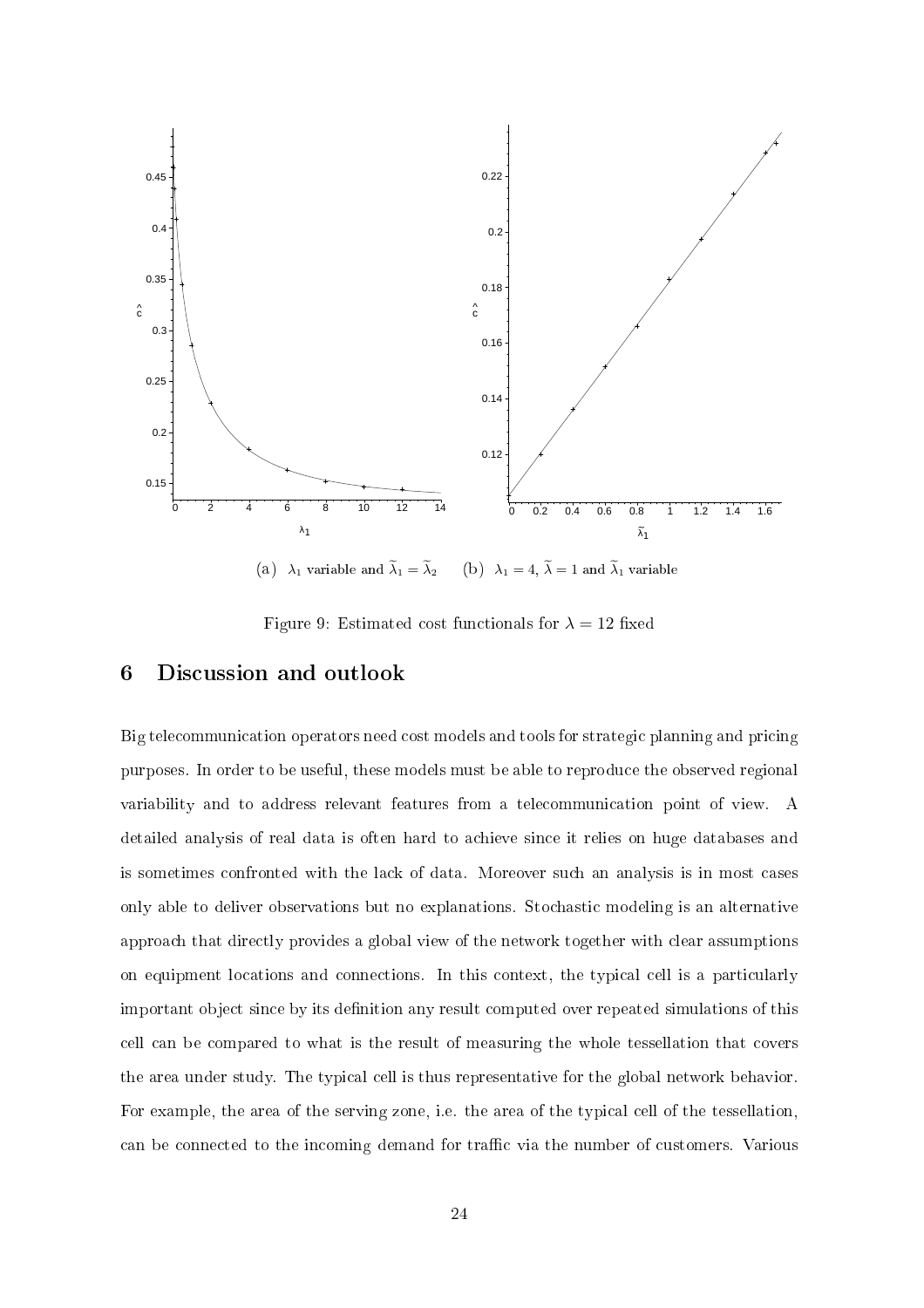cost functionals and hence various components for pricing studies can be associated to the typi
al ell. It is then important to derive rapid and reliable algorithms for the simulation of the typi
al ell, allowing further integration of any fun
tional depending on the geometri characteristics of the involved random processes and the typical cell. This paper focused on a basic example for such a functional which is the mean distance from a randomly chosen location within the cell to its corresponding cell nucleus (centre). All these characteristics and functionals can subsequently be combined and serve as components for more sophisticated ost models.

In this paper we presented an algorithm for the simulation of the typical cell for specific modulated Poisson-Voronoi tessellations, where the grains are generated by a Boolean model with circular grains of a fixed or random but bounded radius. Based on this algorithm we have shown how to efficiently estimate a basic functional, namely the mean distance from a random location to its Voronoi cell nucleus.

Extensions of the model can also be regarded. A natural way to achieve such an extended model would be, for example, to generate the modulation not by a single Boolean model  $\Psi$  but by a sequence of Boolean models  $\Psi_1, \dots, \Psi_n$  with possibly different parameters with respect to the corresponding intensities and grain distribution. Another interesting extension would be to find a connection between the modulated Poisson-Voronoi tessellations that can be mainly used for modelling on a nationwide scale and models for urban access networks like the models provided by the Sto
hasti Subs
riber Line Model (see Gloaguen, Coupé, Maier and Schmidt<sup>[10]</sup> and Gloaguen, Fleischer, Schmidt and Schmidt<sup>[11]</sup>, <sup>[12]</sup>). This might enable an efficient analysis of other cost functionals like shortest path lengths along street systems or similar characteristics.

Apart from estimating the mean distan
e it is of a fundamental interest to estimate the distribution of the distance from a random location to its nearest Voronoi cell nucleus. In parti
ular, su
h estimated distributions lead to the performan
e of risk analysis by looking at occurring tail probabilities.

Additionally other modulated Poisson-type tessellations like the modulated Poisson-Delaunay tessellation (Figure 10) might be of interest. The modulated Poisson-Delaunay tessellation equipped with a realistic set of corresponding parameters might, for example, serve as a model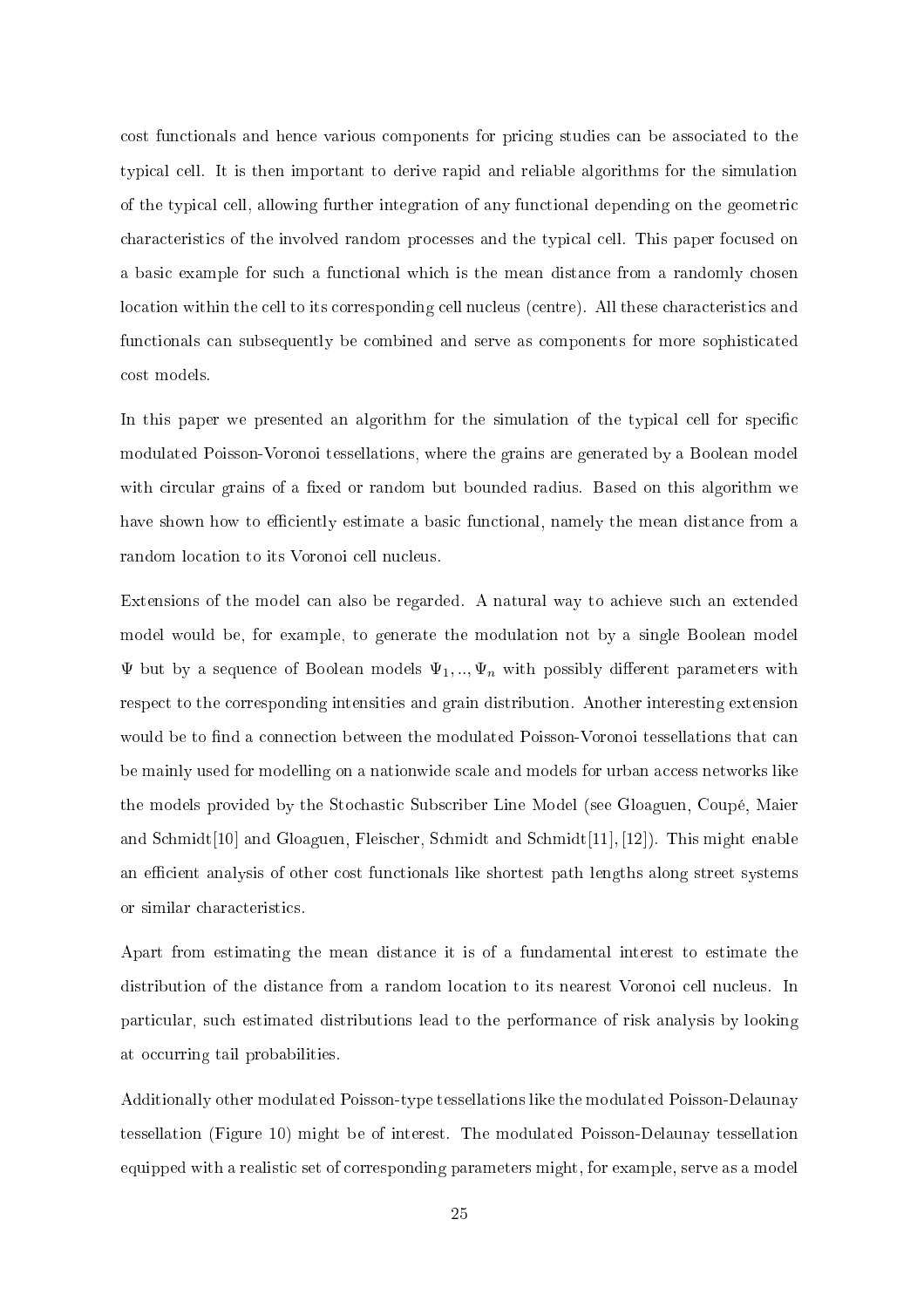

Figure 10: A realization of a modulated Poisson-Delaunay tessellation

for the connection between different towns. In general, not only for the case of modelling by modulated Poisson type tessellations, the question of determining realistic parameter values is a very ompli
ated but also very rewardful one. Su
h a problem an of ourse only be solved by analyzing real data.

Acknowledgements. This research was supported by France Telecom Research and Development through resear
h grant No. 46 132 895. The authors are grateful to K. Pos
h and A. Upowsky for their assistance in the simulations that led to the numerical results. The authors thank the referees for their valuable comments that led to an improvement of the manuscript.

## A Mathemati
al ba
kground

In this appendix random (marked) point processes. Boolean models and random tessellations are defined and briefly explained. For a more detailed description and discussion of the topics mentioned the reader is referred to Schneider and Weil[17], and Stoyan, Kendall and Mecke[18], for example.

#### A.1 Basi notations

Let R and N be the set of real numbers and the set of positive integers, respectively;  $N_0 = N \cup$  ${0}$ . The abbreviations int B, ∂B, and B<sup>c</sup> are used to denote the interior, the boundary, and the complement of a set  $B \subset \mathbb{R}^2$ , respectively, where  $\mathbb{R}^2$  denotes the 2-dimensional Euclidean space. For  $x \in \mathbb{R}^2$  let  $|x|$  denote the Euclidean norm of x. Furthermore,  $B_r(x)$  and  $B_r^{\neq}(x)$  denote, respectively, the 2-dimensional closed and open ball centered at  $x \in \mathbb{R}^2$  with radius  $r > 0$ , i.e.,  $B_r(x) = \{y \in \mathbb{R}^2 :$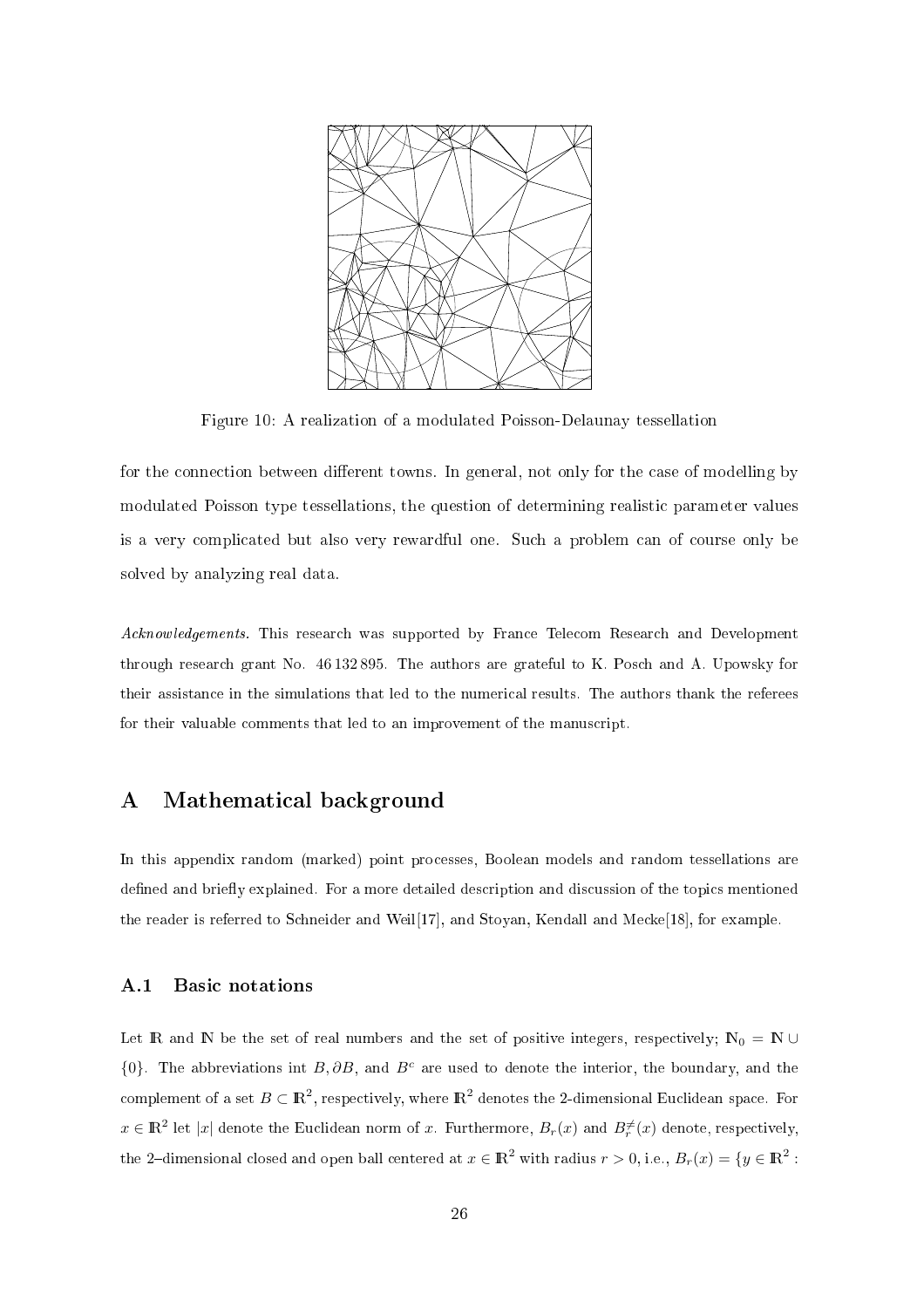$|x-y| \leq r$  and  $B_r^{\neq}(x) = \{y \in \mathbb{R}^2 : |x-y| < r\}$ . By  $\mathcal{B}(\mathbb{R}^2)$  the Borel- $\sigma$ -algebra on  $\mathbb{R}^2$  is denoted.  $\mathcal{B}_0(\mathbb{R}^2)$  is the family of bounded Borel sets in  $\mathbb{R}^2$ .

On  $\mathbb{R}^2$  we now define two topological groups, namely the group of all translations  $t_x : y \mapsto y + x$  for  $x \in \mathbb{R}^2$  and the group of all rotations  $\vartheta_R : y \mapsto Ry$  around the origin, where R denotes a  $2 \times 2$ -matrix, orthogonal and with det  $R = 1$ . This allows us to introduce the following operations on sets  $B \subset \mathbb{R}^2$ , the translation  $t_xB = \{y + x : y \in B\}$  for  $x \in \mathbb{R}^2$  and the rotation  $\vartheta_R B = \{\vartheta_R x : x \in B\}$  around the origin o, respe
tively.

Furthermore, introduce  $\mathcal{F}, \mathcal{K}$ , and C as the families of all closed sets, compact sets, and convex bodies (compact and convex sets) in  $\mathbb{R}^2$ , respectively. Recall that a random closed set  $\Xi$  in  $\mathbb{R}^2$ is a measurable mapping  $\Xi$ :  $\Omega \to \mathcal{F}$  from some probability space  $(\Omega, \mathcal{A}, \mathbb{P})$  into the measurable space  $(\mathcal{F}, \mathcal{B}(\mathcal{F}))$ , where  $\mathcal{B}(\mathcal{F})$  denotes the smallest  $\sigma$ -algebra of subsets of  $\mathcal F$  that contains all sets  ${F \in \mathcal{F}, F \cap K \neq \emptyset}$  for any  $K \in \mathcal{K}$ . Particularly, the random closed set  $\Xi$  is called a random compact set or a random convex body if  $\mathbb{P}(\Xi \in \mathcal{K}) = 1$  or  $\mathbb{P}(\Xi \in \mathcal{C}) = 1$ , respectively.

Let M be the set of simple and locally finite counting measures and let M be the smallest  $\sigma$ -algebra of subsets of M that contains all sets of the form  $\{\varphi \in M : \varphi(B) = j\}$ , where  $j \in \mathbb{N}_0$  and  $B \in \mathcal{B}(\mathbb{R}^2)$ . We introduce the shift operator  $t_x : M \to M$  defined by  $t_x\varphi(B) = \varphi(t_x^{-1}B) = \varphi(t_{-x}B)$  for  $x \in \mathbb{R}^2$ as well as the rotation operator  $\vartheta_R: M \to M$  by  $\vartheta_R \varphi(B) = \varphi(\vartheta_R^{-1}B) = \varphi(\vartheta_{R^{-1}}B)$  for any rotation R around the origin.

#### $A.2$ Planar point processes

A *random point process X* in  $\mathbb{R}^2$  is a measurable mapping  $X:\Omega\to M$  from some probability space  $(\Omega, \mathcal{A}, \mathbb{P})$  into the measurable space  $(M, \mathcal{M})$ . Therefore, a (simple) point process X can be regarded as a counting measure  $\sum_{x\in \text{supp}(X)} \delta_x$  and  $X(B) = \sum_{x\in \text{supp}(X)} \delta_x(B)$  as the (random) number of points of X in  $B \in \mathcal{B}(\mathbb{R}^2)$ . A point process X can on the other hand be identified as a (planar) random closed set. In this case it is convenient to write  $X = \{X_n\}_{n\geq 1}$ , which expresses X as a sequence  $X_1, X_2, \ldots$  of random vectors  $X_n : \Omega \to \mathbb{R}^2$  for  $n \ge 1$  such that  $\#\{n : |X_n| < r\} < \infty$  for any  $r > 0$ .

The distribution of X is given as  $P_X(A) = \mathbb{P}(X \in A)$  for  $A \in \mathcal{M}$ . The point process X is called stationary if  $P_X = P_{t_x X}$  for any  $x \in \mathbb{R}^2$ . It is called isotropic if  $P_X = P_{\vartheta_R X}$  for any rotation  $\vartheta_R$ around the origin.

The *intensity measure*  $\Lambda : \mathcal{B}(\mathbb{R}^2) \to [0, \infty]$  of a point process X is defined by

$$
\Lambda(B) = \mathbb{E}X(B), \quad B \in \mathcal{B}(\mathbb{R}^2).
$$
 (A.1)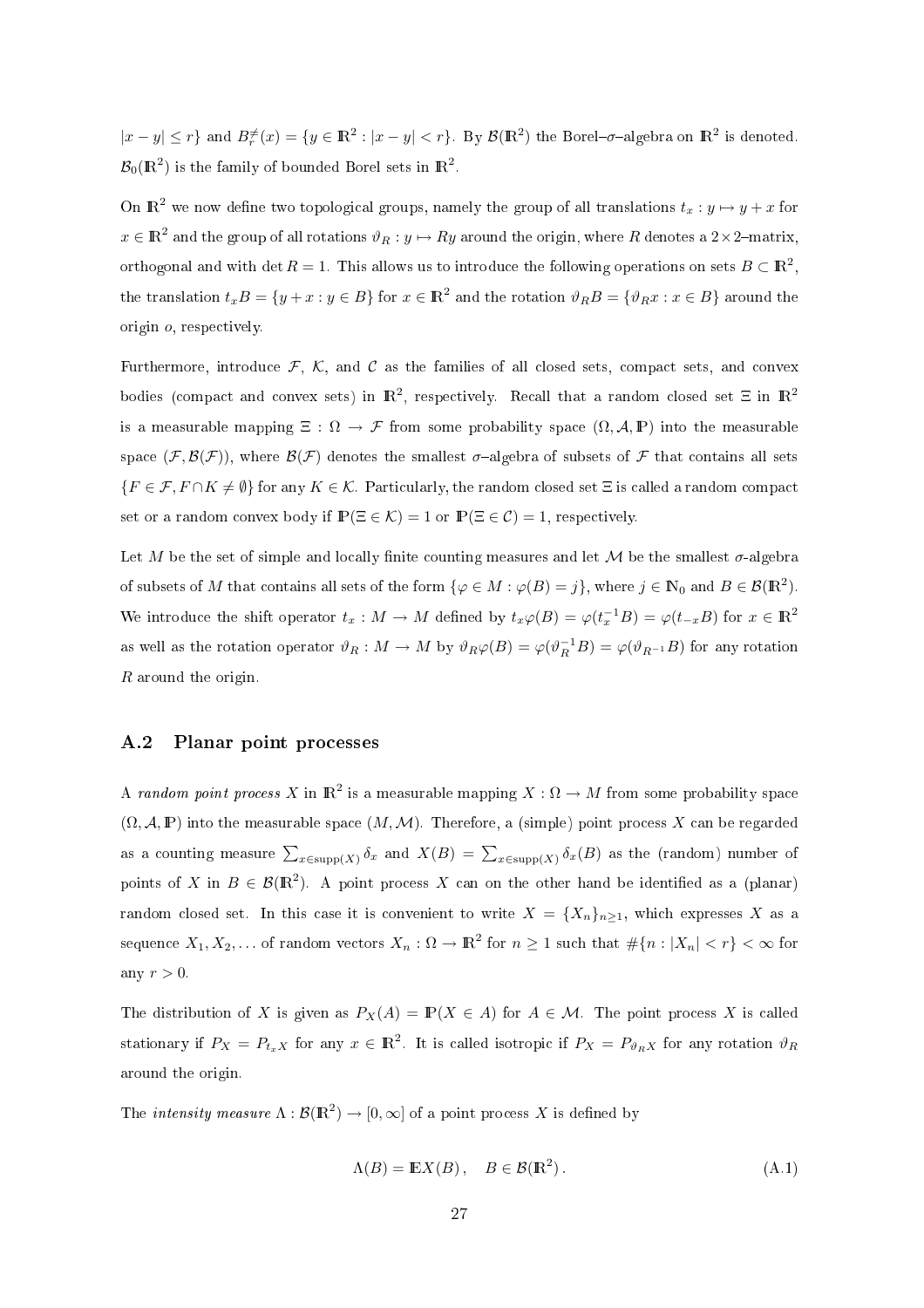If X is stationary and  $\Lambda$  is not equal to the zero measure we get that

$$
\Lambda(B) = \lambda |B|,\tag{A.2}
$$

where |B| denotes the Lebesgue measure of B, and where the constant  $\lambda > 0$  is called the *intensity* of X. A stationary point process X with distribution  $P_X$  is said to be *ergodic* if there are no other stationary point processes  $X'$  and  $X''$  with distributions  $P_{X'}$  and  $P_{X''}$ , respectively, such that

$$
P_X = \alpha P_{X'} + (1 - \alpha) P_{X''}
$$

for an  $\alpha \in (0,1)$ . A geometric interpretation of ergodicity is that if we regard the set of distributions for stationary point processes as a simplex then the set of distributions for ergodic stationary point processes consists of the vertices of this simplex. Notice that analogous definitions of ergodicity exist for stationary random losed sets and stationary random tessellations.

Let now  $\Lambda: \mathcal{B}(\mathbb{R}^2) \to [0,\infty]$  be any diffuse and locally finite measure on  $\mathcal{B}(\mathbb{R}^2)$ . A (simple) point process  $X$  in  $R^2$  that fulfills

$$
\mathbb{P}(X(B) = k) = e^{-\Lambda(B)} \frac{\Lambda(B)^k}{k!}, \quad B \in \mathcal{B}_0(\mathbb{R}^2), k \in \mathbb{N}_0,
$$
 (A.3)

is called a *Poisson point process* with intensity measure  $\Lambda$  (see Figure 3a for a realization of a stationary Poisson point process). A possible generalization of a Poisson process is to take the measure  $\Lambda$  itself random. This leads to Cox processes. If  $P_{\Lambda}$  denotes the distribution of a Poisson process with intensity measure  $\Lambda$ , and  $Q$  is the distribution of a random measure, then the point process X with distribution  $P_X : \mathcal{M} \to [0, 1]$  given by

$$
P_X(A) = \int P_{\Lambda}(A)Q(d\Lambda), \quad A \in \mathcal{M}
$$
\n(A.4)

is alled a Cox pro
ess. Hen
e we an think of a Cox pro
ess as a two-step random me
hanism. In a first step a measure  $\Lambda$  is determined according to a distribution Q. Afterwards, in a second step, a Poisson process is generated according to the intensity measure  $\Lambda$ .

#### A.3 Planar marked point pro
esses

An extension of planar point processes can be achieved by additionally equipping the points with a mark taken from a mark space  $D$ . Mathematically, one assumes that  $D$  represents a Polish space and denotes by  $\mathcal{B}(D)$  the  $\sigma$ -algebra of its Borel sets. Regard  $M_D = M(\mathbb{R}^2 \times D)$ , the set of all measures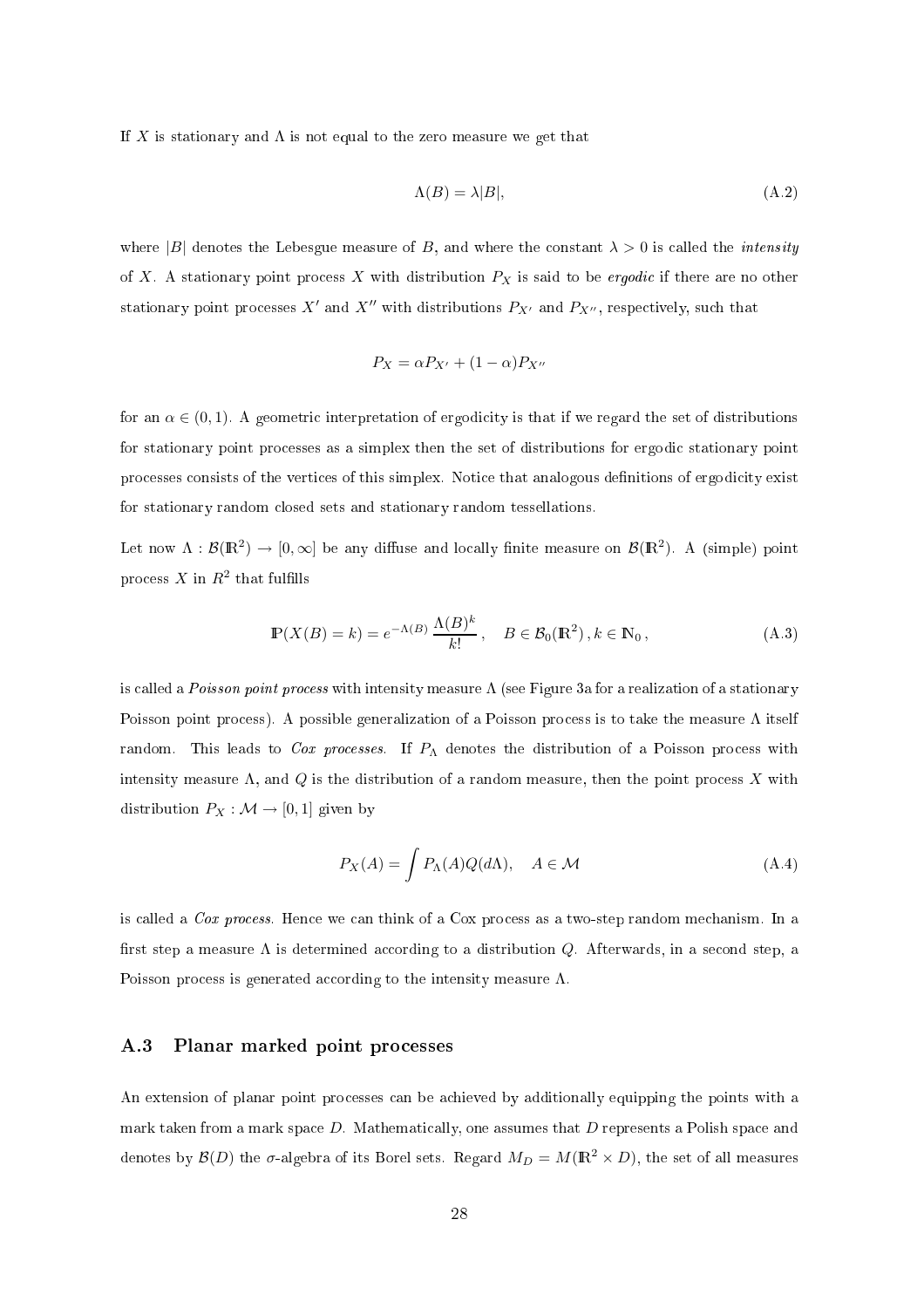$\psi:\mathcal{B}(\mathbb{R}^2)\times\mathcal{B}(D)\to\mathbb{N}_0\cup\{\infty\}$  that are simple and locally finite with respect to the first component. Furthermore, let  $M_D = M(\mathbb{R}^2 \times D)$  be the smallest  $\sigma$ -algebra of subsets of  $M_D$  containing all sets of the form  $\{\psi \in M_D : \psi(B \times G) = j\}$  for  $B \in \mathcal{B}_0(\mathbb{R}^2)$ ,  $G \in \mathcal{B}(D)$  and  $j \in \mathbb{N}_0$ . Then a *random* marked point process  $X_D$  is a mapping from  $(\Omega, \mathcal{A}, \mathbb{P})$  into  $(M_D, \mathcal{M}_D)$  with mark space  $(D, \mathcal{B}(D))$ .

The distribution  $P_{X_D}$  of  $X_D$  is given by  $P_{X_D}(A) = \mathbb{P}(X_D \in A)$ ,  $A \in \mathcal{M}_D$ . As for unmarked point processes an alternative representation of  $X_D = \{[X_n, D_n]\}_{n \geq 1}$  as a collection of random marked points is often convenient. Then  $X_D$  is said to be independently marked if  $\{X_n\}_{n\geq 1}$  and  $\{D_n\}_{n\geq 1}$ are independent and if  $\{D_n\}_{n\geq 1}$  consists of independent and identically distributed random variables. Stationarity and isotropy for marked point processes are defined with respect to the first component, in other words the locations, of the marked point process.

The intensity measure  $\Lambda_D : \mathcal{B}(\mathbb{R}^2) \otimes \mathcal{B}(D) \to [0,\infty]$  of a marked point process  $X_D$  is defined by

$$
\Lambda_D(B \times G) = \mathbb{E} X_D(B \times G), \quad B \in \mathcal{B}(\mathbb{R}^2), G \in \mathcal{B}(D). \tag{A.5}
$$

Hence,  $\Lambda_D(B\times G)$  is the expected number of points of  $X_D$  in B with a mark in G. If  $X_D$  is stationary, the intensity measure  $\Lambda_D$  can be decomposed as

$$
\Lambda_D(B \times G) = \lambda \int_{\mathbf{R}^2} \int \mathbb{I}_B(x) \, \mathbb{I}_G(m) P(dm) dx \,, \quad B \in \mathcal{B}(\mathbb{R}^2) \,, G \in \mathcal{B}(D) \,, \tag{A.6}
$$

where  $\lambda > 0$  is called *intensity* and  $P : \mathcal{B}(D) \to [0, 1]$  is the *Palm mark distribution* of  $X_D$ , given by

$$
P(G) = \frac{1}{\lambda|B|} \mathbb{E} \sum_{[x,m] \in \text{supp}(X_D)} \mathbb{I}_B(x) \, \mathbb{I}_G(m), \quad G \in \mathcal{B}(D), \tag{A.7}
$$

for any  $B \in \mathcal{B}(\mathbb{R}^2)$  with  $0 < |B| < \infty$ .

#### A.4 Neveu's ex
hange formula

In the following Neveu's exchange formula for Palm distributions of (marked) point process in  $\mathbb{R}^2$  is presented. This formula is useful in order to express the relationship of expe
tations of fun
tionals of two stationary point pro
esses with respe
t to their Palm distributions.

We consider a  $flow \{ \theta_x : x \in \mathbb{R}^2 \}$  on the space  $\Omega$ , i.e., a family of bijective shift operators  $\theta_x : \Omega \to \Omega$ such that  $\theta_x \circ \theta_y = \theta_{x+y}$ , where  $\circ$  denotes the concatenation operator. Let us furthermore assume that the mapping  $f : \mathbb{R}^2 \times \Omega \to \Omega$  with  $f(x,\omega) = \theta_x \omega$  is measurable. For  $x \in \mathbb{R}^2$  we assume that  $\theta_x$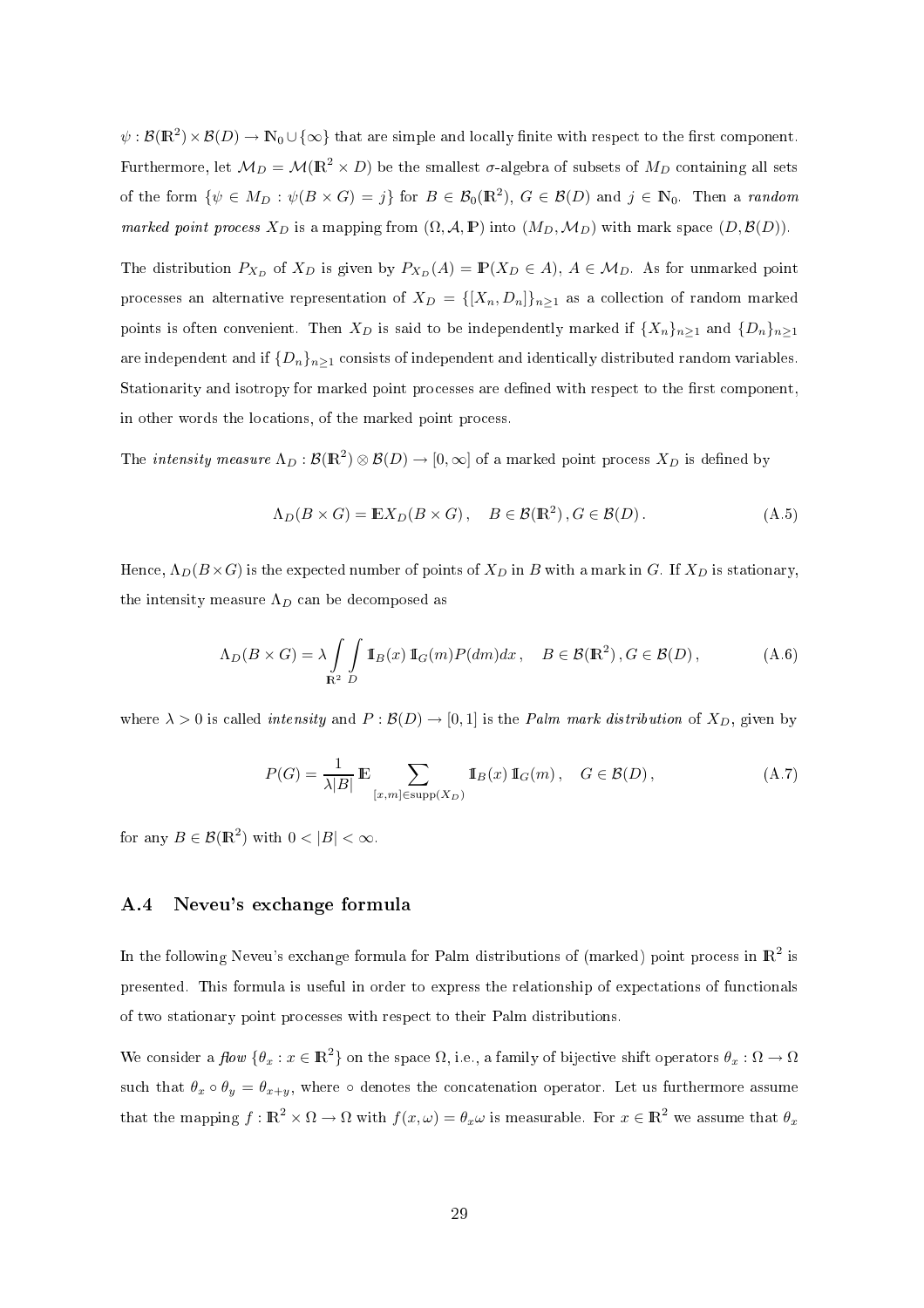is compatible with our shift operator  $t_x$  as defined in Section A.1, which means that

$$
X_D(\theta_x \omega, B \times G) = t_x X_D(\omega, B \times G) = X_D(\omega, t_{-x} B \times G), \qquad (A.8)
$$

for any marked point process  $X_D: \Omega \to M_D$  and all  $B \in \mathcal{B}(\mathbb{R}^2)$ ,  $G \in \mathcal{B}(D)$ . Notice that then we can get the stationarity of  $X_D$  by assuming that

$$
\mathbb{P}(\theta_x A) = \mathbb{P}(\theta_x^{-1} A) = \mathbb{P}(A), \ A \in \mathcal{A} \text{ and } x \in \mathbb{R}^2
$$
 (A.9)

where  $\theta_x A = \{\theta_x \omega : \omega \in A\}.$ 

Suppose that (A.9) holds. Then, we are able to introduce the *Palm probability measure*  $\mathbb{P}_{X_D}^*$  for a stationary marked point process  $X_D$  as the probability measure  $\mathbb{P}_{X_D}^*$  on  $\mathcal{A} \otimes \mathcal{B}(D)$  by

$$
\mathbb{P}_{X_D}^*(A \times G) = \frac{1}{\lambda|B|} \int \int \int \mathbb{I}_B(x) \, \mathbb{I}_A(\theta_x \omega) \, X(\omega, d(x, g)) \mathbb{P}(d\omega) \tag{A.10}
$$

for any  $B \in \mathcal{B}(\mathbb{R}^2)$  with  $0 < |B| < \infty$ .

**Theorem A.1** (Neveu's exchange formula) Let  $X_D$  and  $X_{\widetilde{D}}$  be arbitrary stationary marked point processes on  $(\Omega, \mathcal{A}, \mathbb{P})$  with mark spaces D and  $\widetilde{D}$  and intensities  $\lambda$  and  $\widetilde{\lambda}$ , respectively. Then, for any measurable function  $f: \mathbb{R}^2 \times D \times \widetilde{D} \times \Omega \rightarrow [0, \infty)$ ,

$$
\lambda \int_{\Omega \times D} \int_{\mathbf{R}^2 \times \tilde{D}} f(x, g, \tilde{g}, \theta_x \omega) \tilde{X}_{\tilde{D}}(\omega, d(x, \tilde{g})) \mathbb{P}_{X_D}^*(d(\omega, g))
$$
\n
$$
= \tilde{\lambda} \int_{\Omega \times \tilde{D}} \int_{\mathbf{R}^2 \times D} f(-x, g, \tilde{g}, \omega) X_D(\omega, d(x, g)) \mathbb{P}_{\tilde{X}_{\tilde{D}}}^*(d(\omega, \tilde{g})) .
$$
\n(A.11)

#### A.5 Boolean germ-grain model

Consider a stationary Poisson point process  $Y = \{Y_n\}$  with intensity  $\beta > 0$ . Let  $M_1, M_2, ...$  be a sequence of independent and identically distributed random closed sets in  $\mathbb{R}^2$  with  $\mathbb{E}|M_0|^2 < \infty$ , where  $M_0$  is a generic representant of the sequence  $\{M_n\}_{n>1}$ . Furthermore, let  $\{Y_n\}$  and  $\{M_n\}$  be independent. Then we all the random losed set

$$
\Psi = \bigcup_{n \ge 1} (Y_n + M_n) \tag{A.12}
$$

a Boolean germ-grain model. In Figure 3b a realization of a Boolean model is displayed. The point process  $\{Y_n\}$  is called the germ process of  $\Psi$  with germs  $Y_n$ , whereas the process  $\{M_n\}$  is called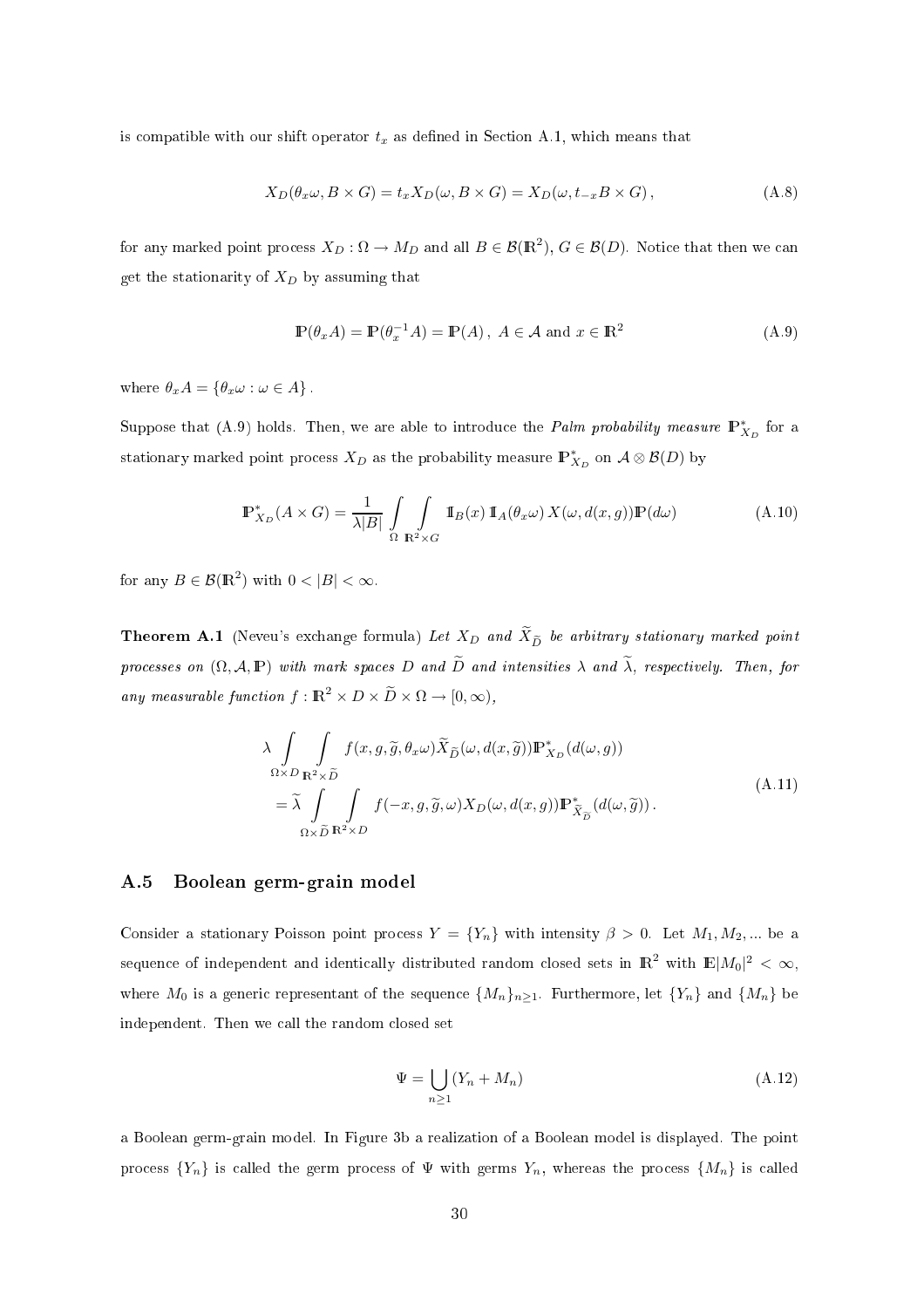the grain process of  $\Psi$  with grains  $M_n$ . Throughout this paper only Boolean models with circular grains centered at the origin are regarded, where the radius of the circle can be either deterministic or random but bounded.

#### A.6 Random tessellations

A tessellation in  $\mathbb{R}^2$  is a countable family  $\tau = \{C_n\}_{n\geq 1}$  of convex bodies  $C_n \in \mathcal{C}$  such that int  $C_n \neq \emptyset$ for all n, int  $C_n \cap \text{int } C_m = \emptyset$  for all  $n \neq m$ ,  $\bigcup_{n \geq 1} C_n = \mathbb{R}^2$ , and  $\#\{n : C_n \cap K \neq \emptyset\} < \infty$  for any  $K \in \mathcal{K}$ . Notice that the sets  $C_n$ , called the *cells* of  $\tau$ , are polygons in  $\mathbb{R}^2$ . The family of all tessellations in  $\mathbb{R}^2$  is denoted by T. A *random tessellation*  $\tau = {\{\Xi_n\}}_{n\geq 1}$  in  $\mathbb{R}^2$  is a sequence of random convex bodies  $\Xi_n$  such that  $\mathbb{P}(\tau \in \mathcal{T}) = 1$ . Notice that a random tessellation  $\tau = {\Xi_n}_{n \geq 1}$ can also be considered as a marked point process  $\sum_{n\geq 1}\delta_{[\alpha(\Xi_n),\Xi_n^o]}$ , where  $\alpha:\mathcal{C}'\to \mathbb{R}^2$ ,  $\mathcal{C}'=\mathcal{C}\setminus\{\emptyset\}$ , is a measurable mapping such that  $\alpha(C) \in C$  and  $\alpha(C + x) = \alpha(C) + x$  for any  $C \in C'$  and  $x \in \mathbb{R}^d$ , and where  $\Xi_n^o = \Xi_n - \alpha(\Xi_n)$  is the centered cell corresponding to  $\Xi_n$  which contains the origin. The point  $\alpha(C) \in \mathbb{R}^2$  is called an *associated point* of C and can be chosen, for example, to be the lexicographically smallest point of C.

#### A.7 Typi
al ell of stationary tessellations

Suppose that the marked point process  $X_{\tau} = \sum_{n\geq 1} \delta_{[\alpha(\Xi_n),\Xi_n^0]}$  is stationary with positive and finite intensity  $\lambda_{\tau} = \mathbb{E} \# \{n : \alpha(\Xi_n) \in [0,1)^2\}$ . By  $\mathcal{P}^o$  we denote the family of all convex polytopes with their associated point at the origin. Then, the Palm mark distribution P of  $X_{\tau}$  is given by  $P(B) = \lambda_\tau^{-1} \mathbb{E} \# \{n : \alpha(\Xi_n) \in [0,1)^2, \, \Xi_n^o \in B\}$  for any  $B \in \mathcal{B}(\mathcal{F}) \cap \mathcal{P}^o$ . Notice that a random polytope  $\Xi^*: \Omega \to \mathcal{P}^o$ , whose distribution coincides with P, is called the *typical cell* of  $X_\tau$ . Furthermore, it holds that

$$
\lambda_{\tau}^{-1} = \int_{\mathcal{P}^0} |C| P(dC), \qquad (A.13)
$$

i.e., the expected area  $\mathbb{E}|\Xi^*| = \int_{\mathcal{P}^o} |C| P(dC)$  of the typical cell  $\Xi^*$  is equal to  $\lambda_\tau^{-1}$ .

#### $A.8$ Tessellations induced by point processes

Let  $S = \{x_1, x_2, ...\}$  be a locally finite set of points in  $\mathbb{R}^2$ . For  $x_n, x_m \in S$  define the halfplane  $H(x_n, x_m)$  by

$$
H(x_n, x_m) = \{x \in \mathbb{R}^2 : |x - x_n| \le |x - x_m|\}.
$$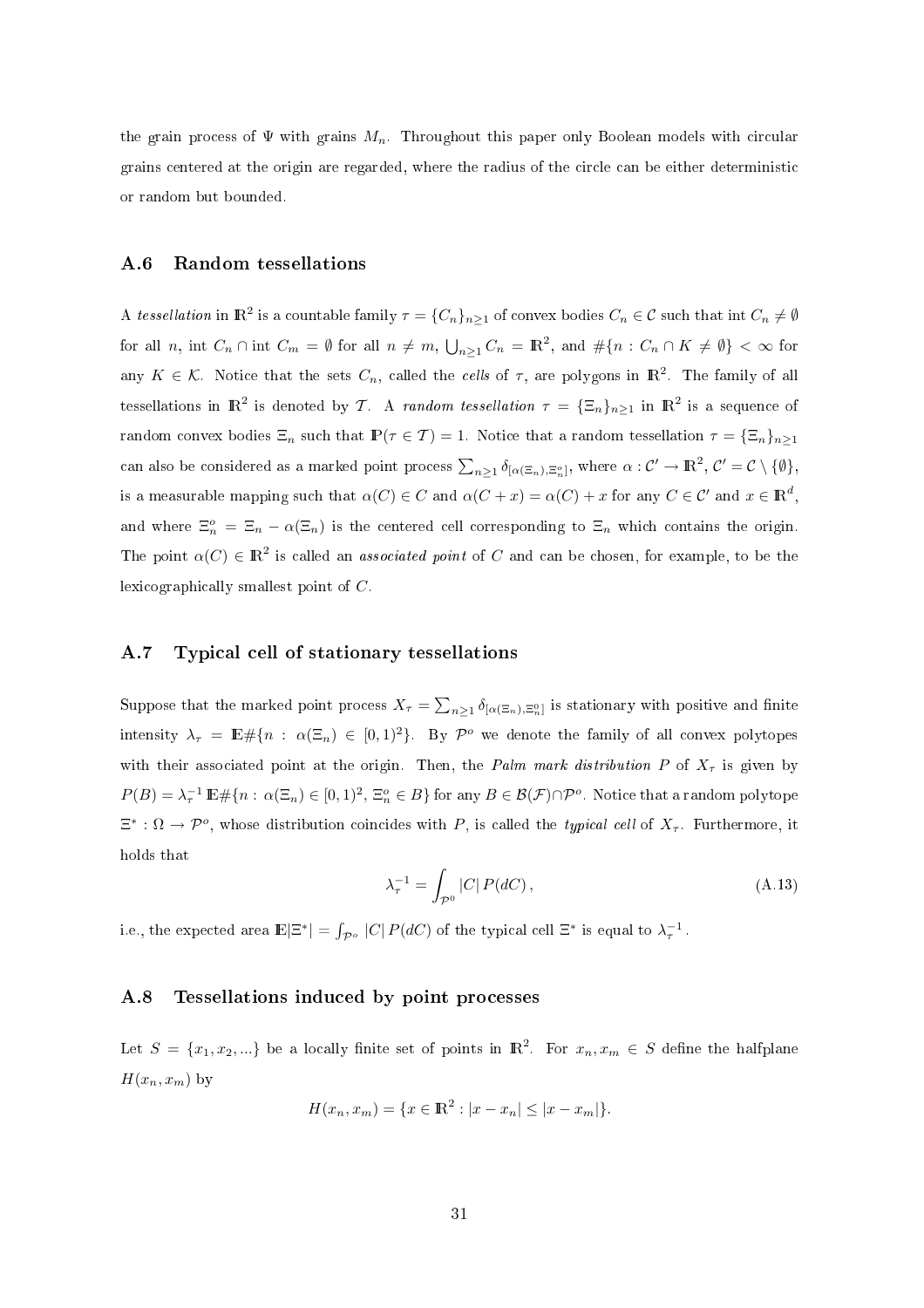Then we call the polygon  $P_n$  given by

$$
P(x_n) = \bigcap_{m \neq n} H(p_n, p_m) = \{ x \in \mathbb{R}^2 : |x - x_n| \le |x - x_n|, \forall m \neq n \}.
$$
 (A.14)

the Voronoi cell of the point  $x_n$ . If we suppose that for each  $x \in S$  we have that  $P(x)$  is bounded, the sequence  $\tau = \{P(x_n) : x_n \in B\}$  is called the *Voronoi tessellation* with respect to S. The point  $x_n$  is often denoted as the *nucleus* of  $P(x_n)$ . The *Poisson-Voronoi tessellation* can now be defined as the Voronoi tessellation  $\tau_X$  that is induced by a Poisson point process  $X = \{X_1, X_2, ...\}$ .

Let  $S = \{x_1, x_2, ...\}$  be a locally finite set of points  $\mathbb{R}^2$  that is not collinear, i.e., if  $x_i, x_j, x_k$  are three pairwise different points in S it holds that there does not exist a line with the property that  $x_i, x_j, x_k$ are all located on that line. Furthermore, let  $\tau' = \{P(x_n)\}\;$  be the Voronoi tessellation with respect to S. Let  $Q = \{q_1, q_2, ...\}$  be the set of vertices of  $\tau'$  and  $x_{i_1}, ..., x_{i_{k_i}}$  be the points in S whose Voronoi cells share the vertex  $q_i$ . Let

$$
T_i = \left\{ x \in \mathbb{R}^2 : x = \sum_{j=1}^{k_i} \lambda_j x_{i_j}, \quad \sum_{j=1}^{k_i} \lambda_j = 1, \quad \lambda_j \ge 0 \right\}
$$

and let  $\tau = \{T_1, ..., T_m\}$ . Then, the set  $\tau$  is called the *Delaunay tessellation* of S. Let  $X = \{X_1, X_2, ...\}$ be a Poisson point process. The Delaunay tessellation induced by X is called a *Poisson-Delaunay* tessel lation.

### Referen
es

- [1] Baccelli, F.; Blaszczyszyn, B. On a coverage process ranging from the Boolean model to the Poisson-Voronoi tessellation. Advances in Applied Probability 2001, 33, 293-323.
- [2] Baccelli, F.; Gloaguen, C.; Zuyev, S. Superposition of Planar Voronoi Tessellations. Communications in Statistics, Series Stochastic Models 2000, 16, 69–98.
- [3] Baccelli, F.; Klein, M.; Lebourges, M.; Zuyev, S. Géométrie aléatoire et architecture de réseaux. Annales des Télécommunication 1996, 51, 158–179.
- [4] Baccelli, F.; Klein, M.; Lebourges, M.; Zuyev, S. Stochastic geometry and architecture of communication networks. Telecommunications systems 1997, 7, 209-227.
- [5] Baccelli, F.; Kofman, D.; Rougier, J. L. Self organizing hierarchical multicast trees and their optimization. Proceedings of IEEE Infocom '99 1999, 1081-1089, New York.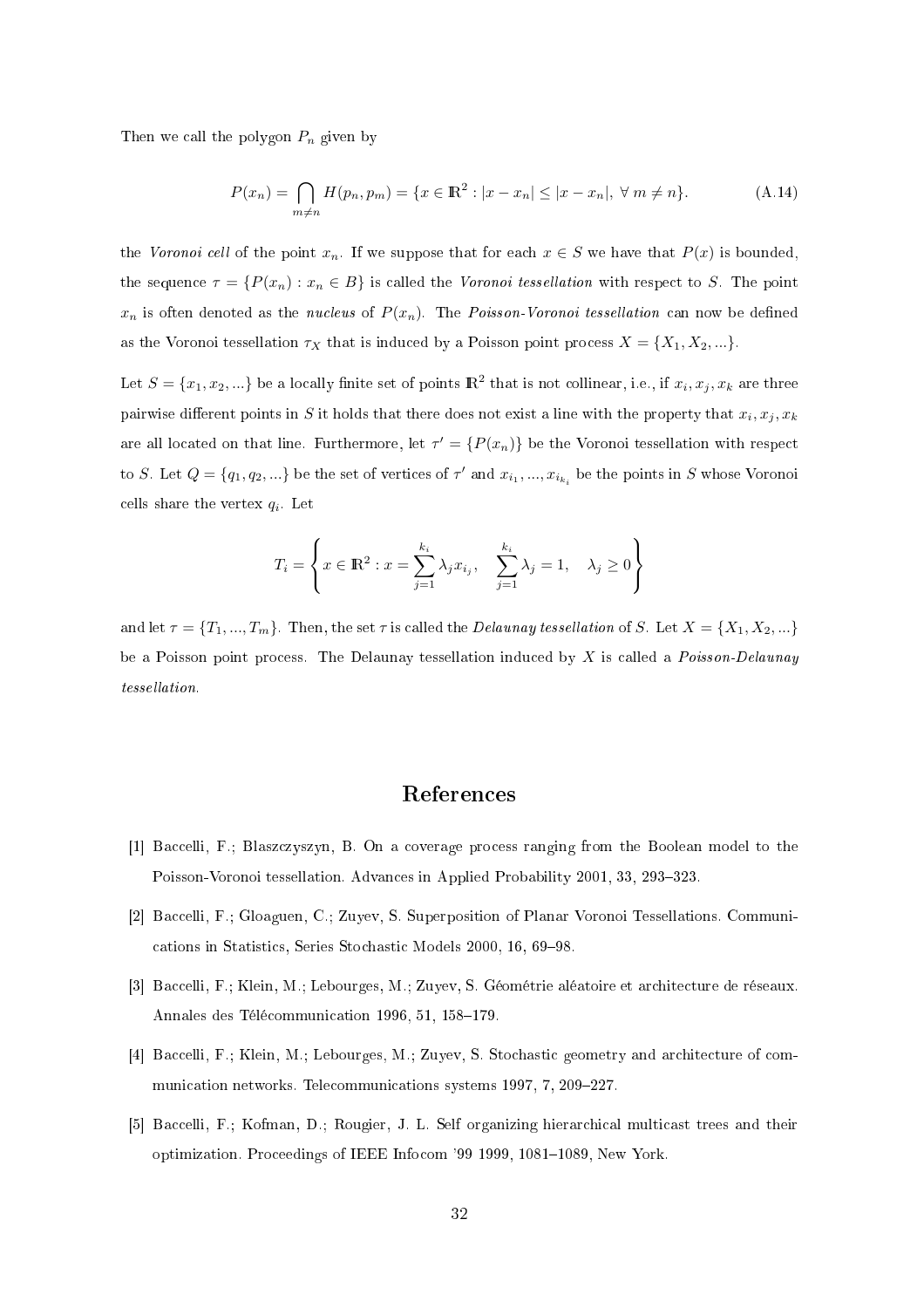- [6] Baccelli, F.; Zuyev, S. Poisson-Voronoi spanning trees with applications to the optimization of communication networks. Operations Research 1996, 47, 619-631.
- [7] Błaszczyszyn, B.; Schott, R. Approximate decomposition of some modulated Poisson-Voronoi tessellations. Advan
es in Applied Probability 2003, 35, 847-862.
- [8] Błaszczyszyn, B.; Schott, R. Approximations of functionals of some modulated Poisson-Voronoi tessellations with applications to modeling of communication networks. Japan Journal of Industrial and Applied Mathemati
s 2004, 22(2), 179-204.
- [9] Daley, D. J.; Vere-Jones, D. An Introduction to the Theory of Point Processes, Springer, New York, 1988.
- [10] Gloaguen, C.; Coupé, P.; Maier, R.; V. Schmidt Stochastic modelling of urban access networks. In Pro
. 10th Internat. Tele
ommun. Network Strategy Planning Symp. (Muni
h, June 2002), VDE, Berlin 2002, 99-104.
- [11] Gloaguen, C.; Fleischer, F.; Schmidt, H.; Schmidt, V. Simulation of typical Cox-Voronoi cells with a special regard to implementation tests. Mathematical Methods of Operations Research 2005, 62(3), 357-373.
- [12] Gloaguen, C.; Fleischer, F.; Schmidt, H.; Schmidt, V. Analysis of shortest paths and subscriber line lengths in telecommunication access networks. Networks and Spatial Economics 2008, 9 (in print).
- [13] Maier, R.; Mayer, J.; Schmidt, V. Distributional properties of the typical cell of stationary iterated tessellations. Mathematical Methods of Operations Research 2004, 59, 287-302
- [14] Mayer, J.; Guderlei, R. Test oracles and randomness. Lecture Notes in Informatics 2004, P-58, 179–189, Köllen Druck+Verlag GmbH, Bonn.
- [15] Mayer, J.; Schmidt, V.; Schweiggert, F. A unified simulation framework for spatial stochastic models. Simulation Modelling Practice and Theory 2004, 12, 307-326.
- [16] Quine, M. P.; Watson, D. F. Radial generation of *n*-dimensional Poisson processes. Journal of Applied Probability 1984, 21, 548-557.
- [17] Schneider, R.; Weil, W. *Stochastische Geometrie*. Teubner, Stuttgart, 2000.
- [18] Stoyan, D.; Kendall, W. S.; Mecke, J. Stochastic Geometry and its Applications. 2nd ed., J. Wiley & Sons, Chi
hester, 1995.
- [19] Tchoumatchenko, K.; Zuyev, S. Aggregate and fractal tessellations. Probability Theory Related Fields 2001, 121, 198-218.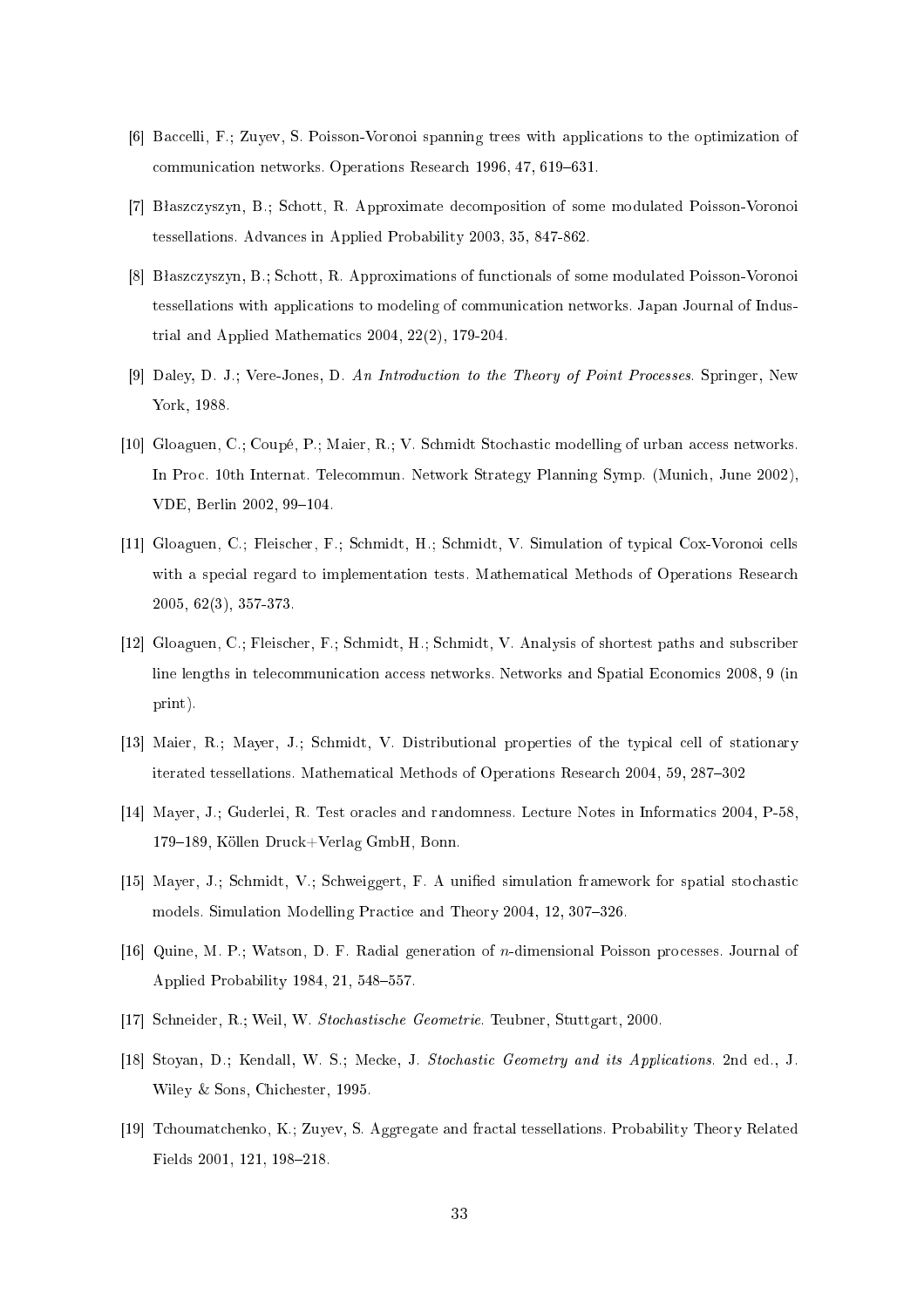[20] Wendel, J. G. A problem in geometric probability. Math. Scand., 1962, 11, 109-111.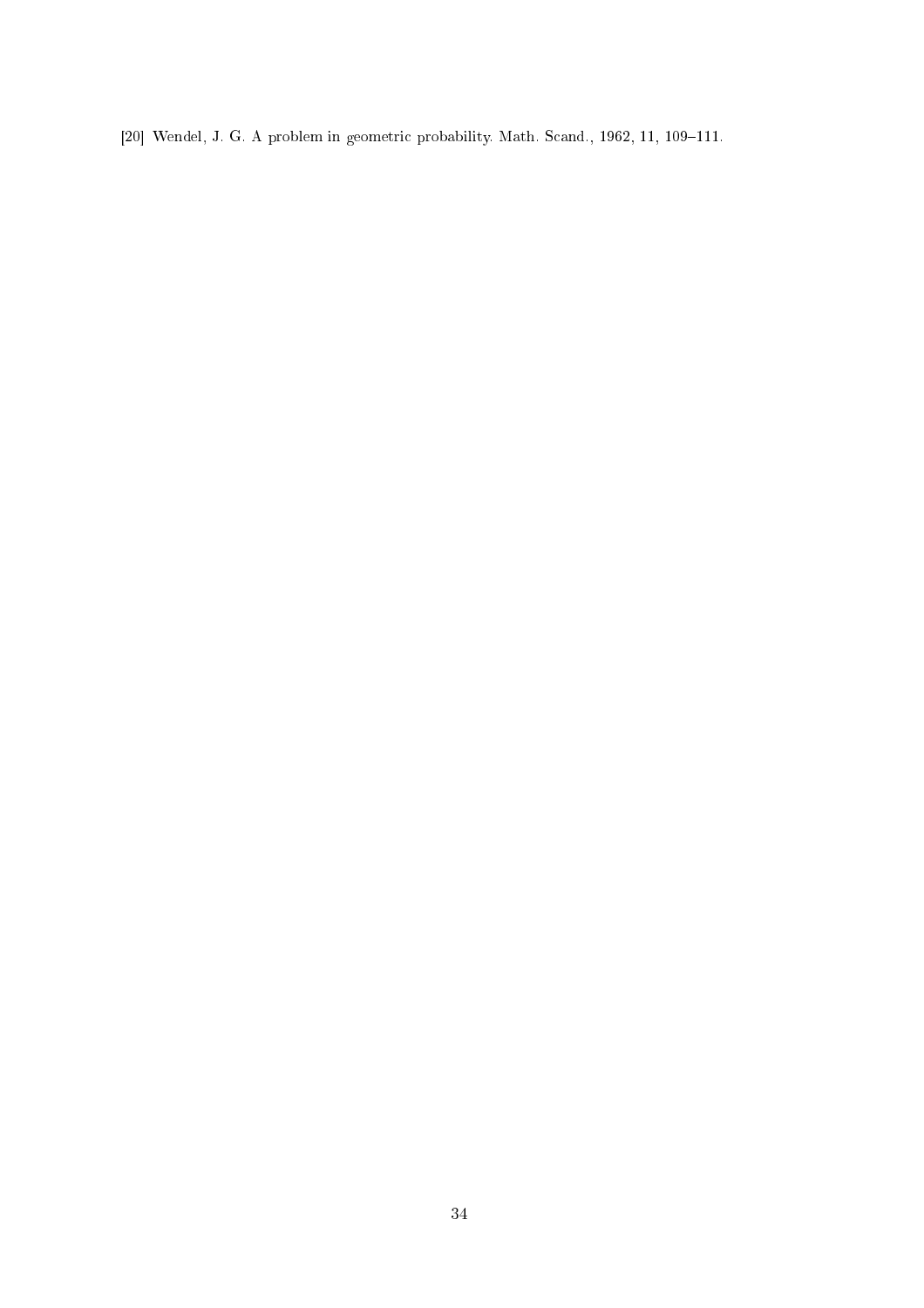#### List of figure captions

Figure 1: a) Different metropolitan regions b) Overlapping metropolitan regions Urban and rural locations of real network devices in a region of France

Figure 2: Realization of a modulated Poisson-Voronoi tessellations

Figure 3: a) Realization of a Poisson pro
ess b) Realization of a Boolean model Boolean germ-grain model

Figure 4: a) Ordinary PVT b) Swissheese model c) Inner-city model Spe
ial ases of modulated Poisson-Voronoi tessellations

Figure 5: a) Point  $X_0^*$  at the origin b) First grain with midpoint  $Y_1^*$ c) For  $X_1$  all necessary information about  $\Psi^*$  is given since  $|Y_2^*| > |X_1| + r$ . For  $X_2$  more information about Ψ<sup>∗</sup> is needed d) Further alternating simulation of  $X^*$  and  $\Psi^*$ Algorithm, initial steps and alternating simulation

Figure 6: a) Stopping criterion for initial cell b) Constru
tion of initial ell using bise
tors Stopping criterion for initial cell and its construction

Figure 7: a) Initial ell

b) First alteration of initial cell by  $X_4^*$ 

c) Further alteration of initial cell by  $X_6^*$ 

d) Realization of the typi
al ell

Alterations of initial cell and final realization of the typical cell

Figure 8: a)  $\lambda_1 = 12, \lambda_2 = 12$ b)  $\lambda_1 = 6, \lambda_2 = 21$